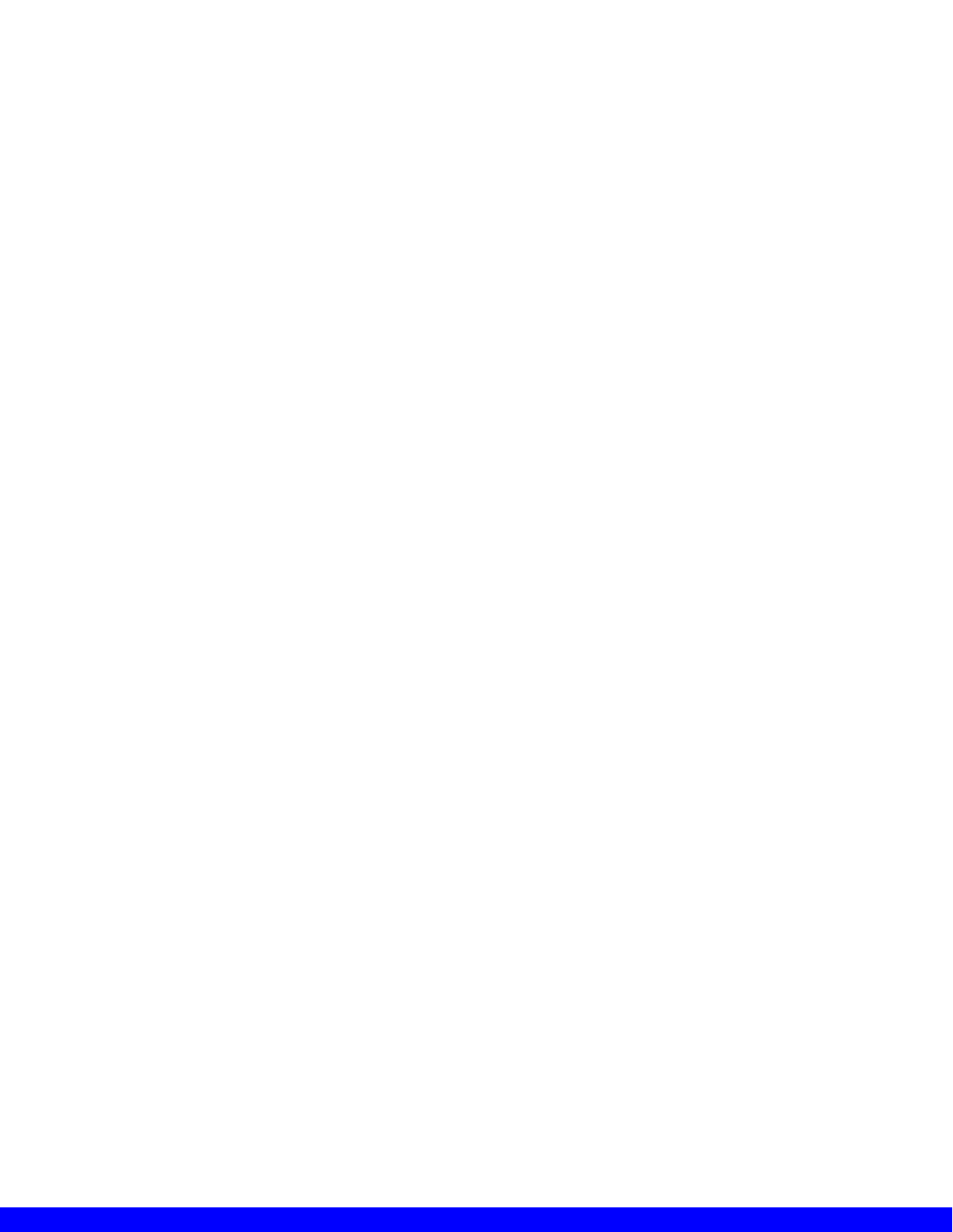## *Report Overview*

**O**n April 20, 2007, Governor Martin O'Malley signed Executive Order 01.01.2007.07 (the Order) establishing the Maryland Commission on Climate Change (the Commission). Sixteen State agency heads and six members of the Gene establishing the Maryland Commission on Climate Change (the Commission). Sixteen State agency heads and six members of the General Assembly comprise the Commission. The principal of climate change, to prepare for its likely impacts in Maryland, and to establish goals and timetables for implementation.

The Order emphasized Maryland's particular vulnerability to climate change impacts of sea level rise, increased storm intensity, extreme droughts and heat waves, and increased wind and rainfall events. It recognized that human activities such as coastal development, burning of fossil fuels, and increasing greenhouse gas (GHG) emissions are contributing to the causes and consequences of climate change. While noting Maryland's recent climate initiatives, the Order emphasized that continued leadership by example by Maryland State and local governments is imperative.

The Commission is supported by three Working Groups whose members were appointed by the Commission Chair, Shari T. Wilson, Secretary, Maryland Department of the Environment (MDE): Scientific and Technical Working Group (STWG), chaired by Donald Boesch, President, University of Maryland Center for Environmental Science, and co-chaired by Frank W. Dawson, Assistant Secretary of Maryland's Department of Natural Resources (DNR); Greenhouse Gas and Carbon Mitigation Working Group (MWG), chaired by George (Tad) Aburn, Director of MDE's Air and Radiation Management Administration, and co-chaired by Malcolm Woolf, Director, Maryland Energy Administration (MEA); and Adaptation and Response Working Group (ARWG), chaired by John R. Griffin, Secretary of DNR, and co-chaired by Richard Eberhart Hall, Secretary, Maryland Department of Planning (MDP). These Working Groups and the technical work groups (TWGs) that support them represent diverse stakeholder interests and bring broad perspective and expertise to the Commission's work. The Commission's work was facilitated by a consultant, the Center for Climate Strategies (CCS).

#### **The Executive Order**



Governor Martin O'Malley Signs the Executive Order Creating The Maryland Commission on Climate Change

Governor O'Malley's Executive Order charged the Commission and its three Working Groups to prepare a *Climate Action Plan* (this report) that addresses three key questions:

hWhat can the State's best scientists tell us about how and when climate change will affect Maryland's citizens and natural resources?  $\blacktriangleright$  What can Maryland do to adapt to the consequences of climate change?

hWhat can Maryland do to reduce emissions of GHGs and the State's carbon footprint to begin reversing global warming trends?

A very brief summary of the Commission's findings in these three areas follows. The summary of results by chapter, beginning on p. 11, provides a more detailed overview and summary of the Commission's process, the analyses that were completed, and the findings. Chapters

2, 4, 5 and the Appendices provide even greater detail on the efforts undertaken by each Working Group.

## **The Science**

An important foundation for the *Climate Action Plan* (*Plan*) is the assessment of the likely consequences of the changing global climate to Maryland's agricultural industry, forestry resources, fisheries resources, freshwater supply, aquatic and terrestrial ecosystems, and human health. The *Comprehensive Climate Change Impact Assessment* (Chapter 2 of the *Plan*), which was undertaken by the Commission's Scientific and Technical Working Group (STWG), based its efforts on extensive literature review and model projections. Supercomputer models were used to estimate the responses of climate to increased GHG concentrations and to project future conditions in Maryland.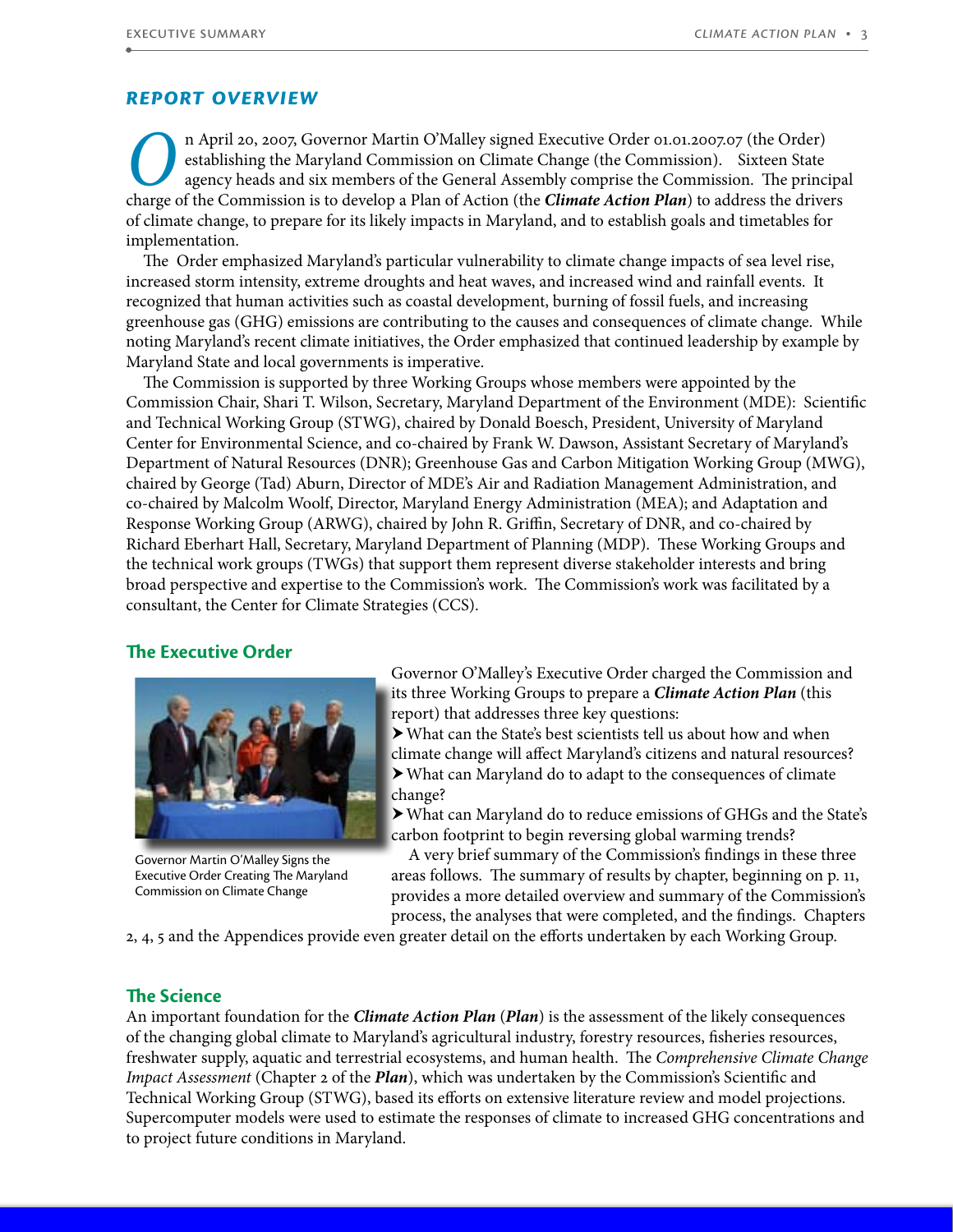# **Recent and Likely Climate Change**

Maryland's climate warmed after the peak of the last Ice Age, 20,000 years ago, but has been relatively stable for the past 6,000 years. Atmospheric concentrations of GHGs, however, have dramatically increased since pre-industrial times. Carbon dioxide concentrations exceed those experienced over the last 650,000 years. Average global temperature and sea level began to increase rapidly during the 20th century. Annual average temperature is projected to increase by about 3°F by mid-century and is likely unavoidable.

The amount of warming later in the century is dependent on the degree of mitigation of GHG emissions, with summer temperatures projected to increase by as much 9°F and heat waves extending throughout most summers if GHG emissions continue to grow. Precipitation is projected to increase during the winter, but become more episodic. Projections of precipitation are much less certain than for temperature, but the mean projections indicated modest increases of about 10 per cent or so are likely in the winter and spring. Because of more intermittent rainfall and increased evaporation with warmer temperatures, droughts lasting several weeks are more likely to occur during the summer.

More specific analysis of the following areas was also conducted:

- $\triangleright$  Water resources & aquatic environments
- $\blacktriangleright$  Farms & forests
- $\triangleright$  Coastal vulnerability
- ▶ Chesapeake Bay & coastal ecosystems
- $\blacktriangleright$  Human health
- $\triangleright$  Mitigation & adaptation

# *why is the world's climate changing?*

# *Key Points*

## *Maryland's climate has been variable but stable for several thousand years.*

Maryland's climate warmed after the peak of the last Ice Age and has been relatively stable for the past 6,000 years. Around these lang-term average conditions there have, of course, been variations in temperature and precipitation due to ocean current cycles, solar activity, and volcanic activity.

# *Atmospheric concentrations of greenhouse gases have dramatically increased.*

Certain gases that trap the sun's energy from radiating back into space have increased since pre-industrial times. Carbon dioxide concentrations exceed those experienced over at least the last 650,000 years. Average global temperature and sea level began to increase rapidly during the 20th century.

# *Global warming is unequivocal.*

The Intergovernmental Panel on Climate Change found the evidence for the warming of the Earth to be "unequivocal." The IPCC concluded that most of the observed temperature increase since the middle of the 20th century is very likely due to the observed increase in greenhouse gases.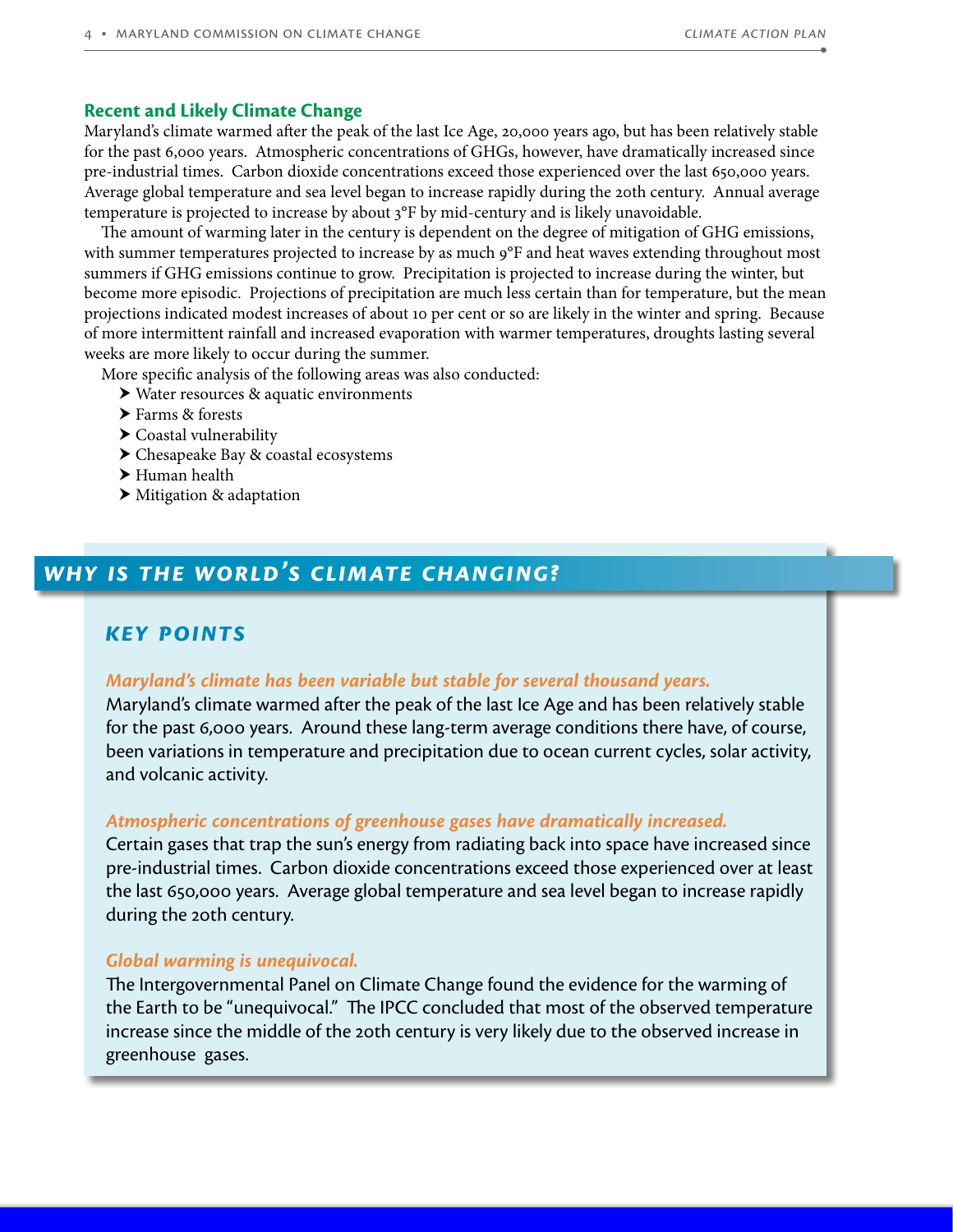## **Adaptation**

The Commission's Adaptation and Response Working Group (ARWG) was charged with developing a *Comprehensive Strategy for Reducing Maryland's Vulnerability to Climate Change* (Chapter 5 of the *Plan*).

With over 3,000 miles of coastline, Maryland is poised in a very precarious position when it comes to the impacts of climate change. Maryland's coast is particularly vulnerable to both episodic storm events, such as hurricanes and Nor'easters, as well as chronic problems associated with shore erosion, coastal flooding, storm surge, and inundation. Problems such as these are both driven by and exacerbated by climate change and sea level rise.

Climate change, sea level rise and associated coastal storms are putting Maryland's people, property, natural resources, and public investments at risk. To protect Maryland's future economic well-being, environmental heritage and public safety, and to guide the fundamental intent of its *Comprehensive Strategy*, the ARWG recommends that the Governor and the Maryland General Assembly take legislative and policy actions to:

- $\triangleright$  Promote programs and policies aimed at the avoidance and/or reduction of impact to the existingbuilt environment, as well as to future growth and development in vulnerable coastal areas;
- $\triangleright$  Shift to sustainable economies and investments; and, avoid assumption of the financial risk of development and redevelopment in highly hazardous coastal areas;
- $\blacktriangleright$  Enhance preparedness and planning efforts to protect human health, safety and welfare;
- ▶ Protect and restore Maryland's natural shoreline and its resources, including its tidal wetlands and marshes, vegetated buffers, and Bay Islands, that inherently shield Maryland's shoreline and interior.

The ARWG also suggested that policies in the following areas be implemented. The Commission has adopted the ARWG recommendations. Chapter 5 provides a more detailed description of each policy.

## *Reduction of Impact to Existing and Future Growth*

- > Integrated Planning
- ▶ Adaptation of Vulnerable Coastal Infrastructure
- ▶ Building Code Revisions and Infrastructure Design Standards

## *Financial and Economic Well-Being*

- ▶ Resource-Based Industry Economic Initiative
- $\blacktriangleright$  Climate Change Insurance Advisory Committee
- $\blacktriangleright$  Disclosure
- $\blacktriangleright$  Green Economic Development Initiative

# *Protection of Human Health, Safety and Welfare*

- Inter-Agency Coordination
- Health Impact Assessments
- ▶ Vector-borne Surveillance and Control

## *Natural Resource Protection*

- $\blacktriangleright$  Natural Resource Protection Areas
- $\blacktriangleright$  Forest and Wetland



Sea-level rise vulnerability in the coastal areas of Maryland, calculated using LIDAR elevation data. Note: lidar elevation data were not available for Baltimore City, Harford County, and Prince George's County. Therefore, vulnerability data do not exist for those areas and cannot be shown on this map.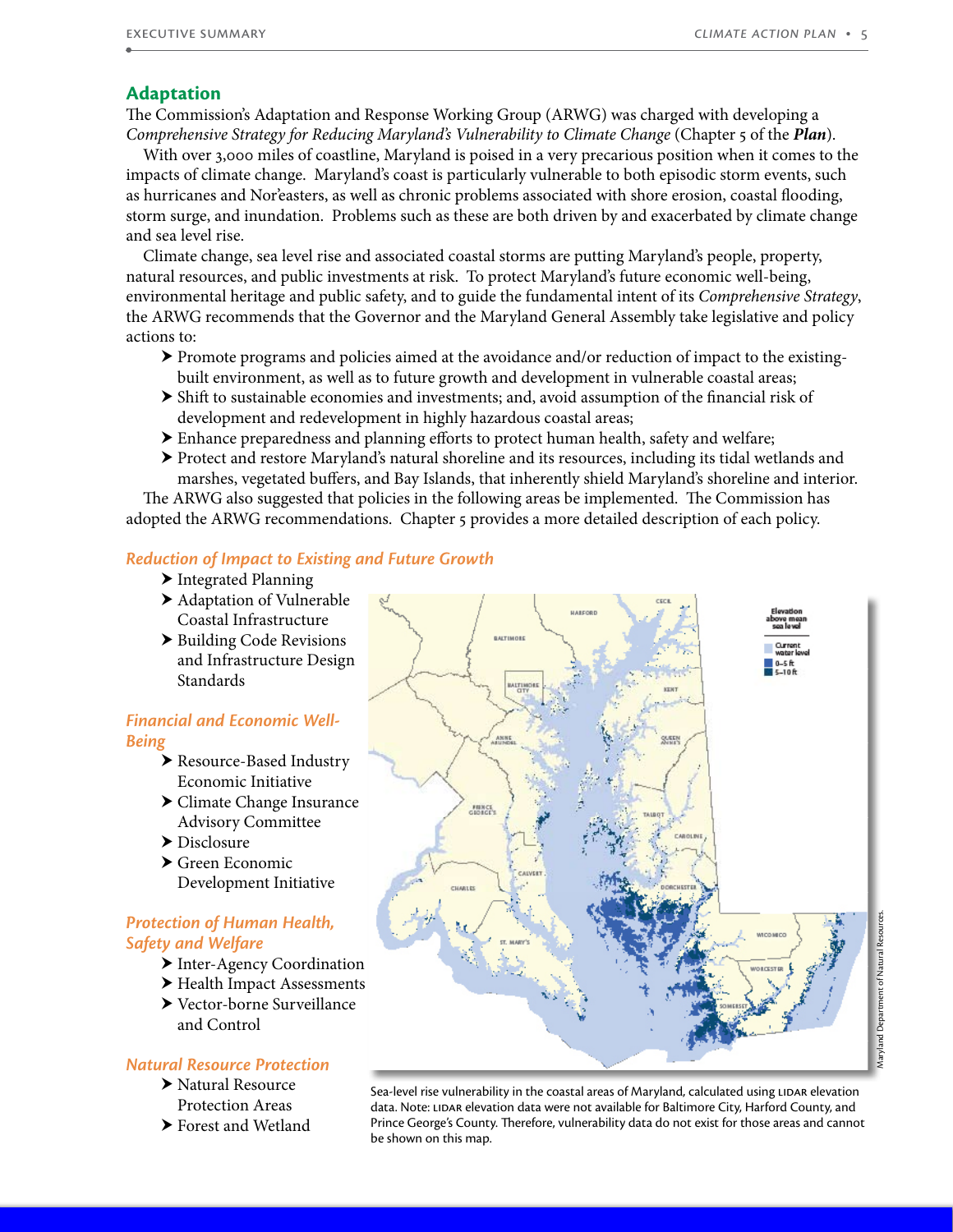#### Protection

▶ Shoreline and Buffer Area Management

#### *Adaptation and Response Toolbox*

- $\blacktriangleright$  Integrated Observation Systems
- h GIS Mapping, Modeling and Monitoring
- h Public Awareness, Outreach, Training and Capacity Building

#### *Future Steps and Directions*

- $\blacktriangleright$  Local Government Planning Guidance
- ▶ Adaptation-Stat
- ▶ Future Adaptation Strategy Development



Smith Island—Maryland's last inhabited Chesapeake Bay island community—is vulnerable to sea-level rise. Photo by Tom Darden.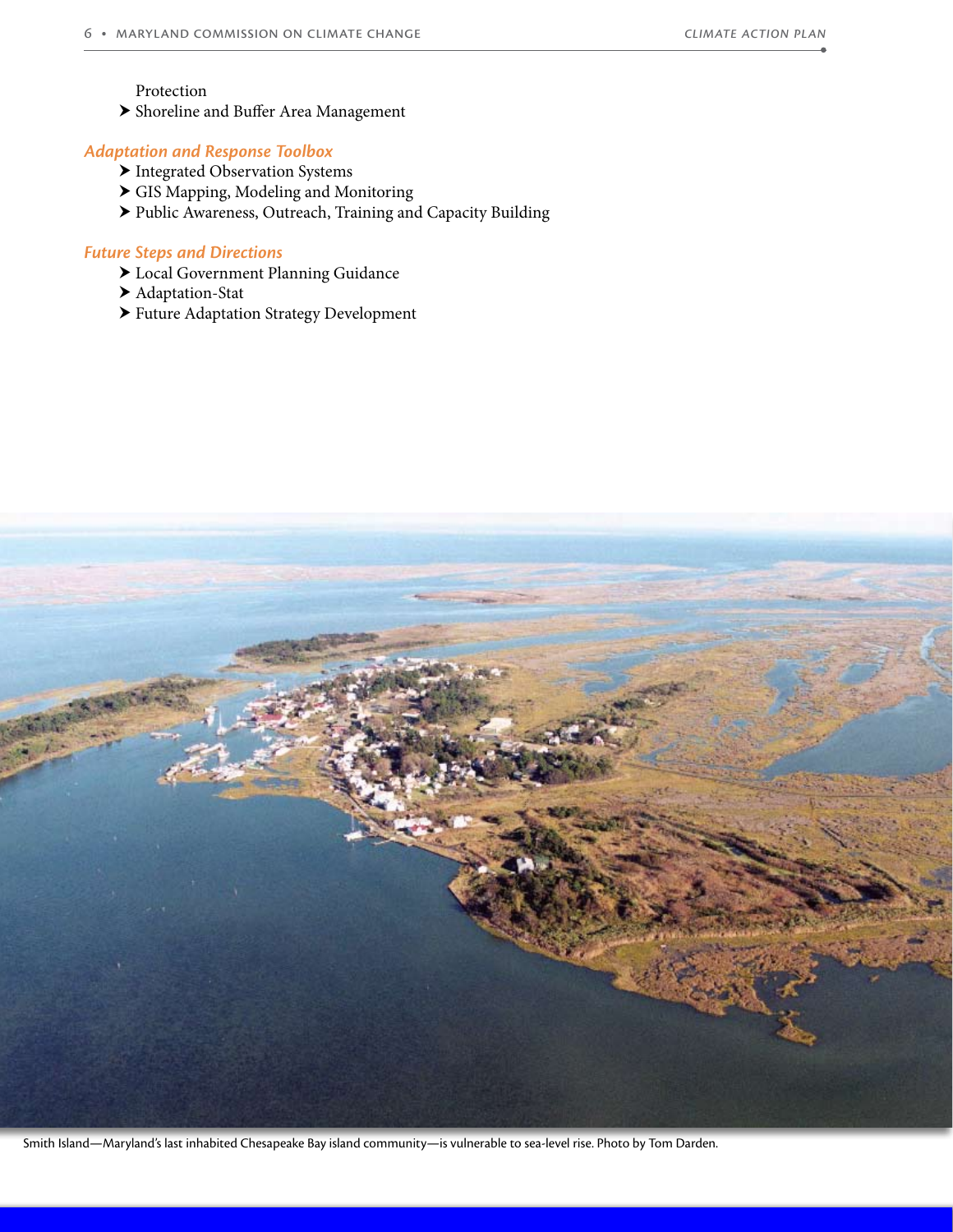#### **Mitigation**

The Commission, based upon the recommendations of its Greenhouse Gas and Carbon Mitigation Working Group (MWG) in the *Comprehensive Greenhouse Gas and Carbon Footprint Reduction Strategy* (Chapter 4 of the *Plan*), is recommending that Maryland begin implementing forty-two GHG reduction strategies to begin reducing global warming. Table ES-1, Mitigation Policies (p.10), lists the forty-two strategies and identifies the State lead agency responsible for implementation. Chapter 4 and Appendix D provide additional information on each strategy.

The Commission has established the following science-based goals for reducing GHG emissions in Maryland. All goals use a 2006 base year.

- $\blacktriangleright$  10 per cent reduction by 2012
- $\blacktriangleright$  15 per cent reduction by 2015
- h 25 per cent to 50 per cent reduction by 2020
- $\triangleright$  90 per cent reduction by 2050

Chapter 4 also discusses the goal setting process.

Figure ES-1, "GHG Reduction Potential from Maryland's Recent and Proposed Actions" (p.18) shows the potential reductions that Maryland projects based on the full implementation of the forty-two measures included in the *Comprehensive Greenhouse Gas and Carbon Footprint Reduction Strategy*. The figure shows that by 2020, the *Climate Action Plan* can achieve reductions that will be consistent with the goals established by the Commission. Because of the uncertainty in some of the analysis, the Commission expects the 2020 reduction levels to be between 40 and 55 per cent, approaching the higher-level target of a 50 per cent reduction by 2020.

Another key policy embodied in the *Plan* is that the current trend of continuing growth in GHG emissions should be reversed as quickly as possible. Figure ES-1 shows that Maryland can start reducing that trend soon if the MWG policies are implemented.

Figure ES-1 also shows that recent actions by Maryland, like the Regional Greenhouse Gas Initiative (RGGI) and the Clean Cars Program (CA LEV), and new programs adopted through legislation in 2008 will get the state close to the 25 per cent reduction target by 2020.

Figures ES-2 (p.19), ES-3 (p.19) and ES-4 (p.20) show the potential emission reductions from the forty-two strategies. Figures ES-2 and ES-3 show the aggregated benefits of the strategies in 2020 and 2012. Figure ES-4 shows the strategy-by-strategy reduction estimates in 2020 and 2012.

Figure ES-2, "Projected Emissions by 2020", shows that by 2020, the strategies are expected to achieve reductions that are consistent with the reduction goals set by the Commission. The Commission's 2020 goal is to achieve a 25 per cent to 50 per cent reduction from 2006 levels. The forty-two strategies are projected to achieve an approximate 40 per cent to 55 per cent reduction from 2006 levels by 2020. As discussed in Chapter 4, there is considerable uncertainty associated with calculating the aggregated benefits of the fortytwo strategies. Figure ES-2 also shows that early actions, already taken in Maryland, will achieve about 60 per cent to 70 per cent of the reductions needed to meet the 25 per cent reduction goal.

Figure ES-3, "Projected Emissions by 2012", shows the same information for 2012. 2012 is an important milestone as early reductions are critical. The science tells us that a ton of reduction in 2012 is much more effective than a ton of reduction in 2050. The reductions from the forty-two strategies are expected to exceed the Commission's 2012 10 per cent reduction goal. They are projected to achieve an approximate 15 per cent to 22 per cent reduction from 2006 levels by 2012. Early actions also contribute significantly in 2012. Early actions are expected to achieve about 40 per cent to 50 per cent of the reductions needed to meet the 2012 goal.

Figure ES-4, "Annual Greenhouse Gas Reduction Potential of Maryland Policy Options in 2020 and 2012", shows the individual reductions from each of the forty-two strategies in 2020 and 2012.

Implementing the Commission's suite of forty-two mitigation reduction strategies is estimated to also provide a net economic benefit to the state. Preliminary analysis indicates that by 2020, implementation of these forty-two strategies could result in a net economic benefit to the state of approximately 2 billion dollars.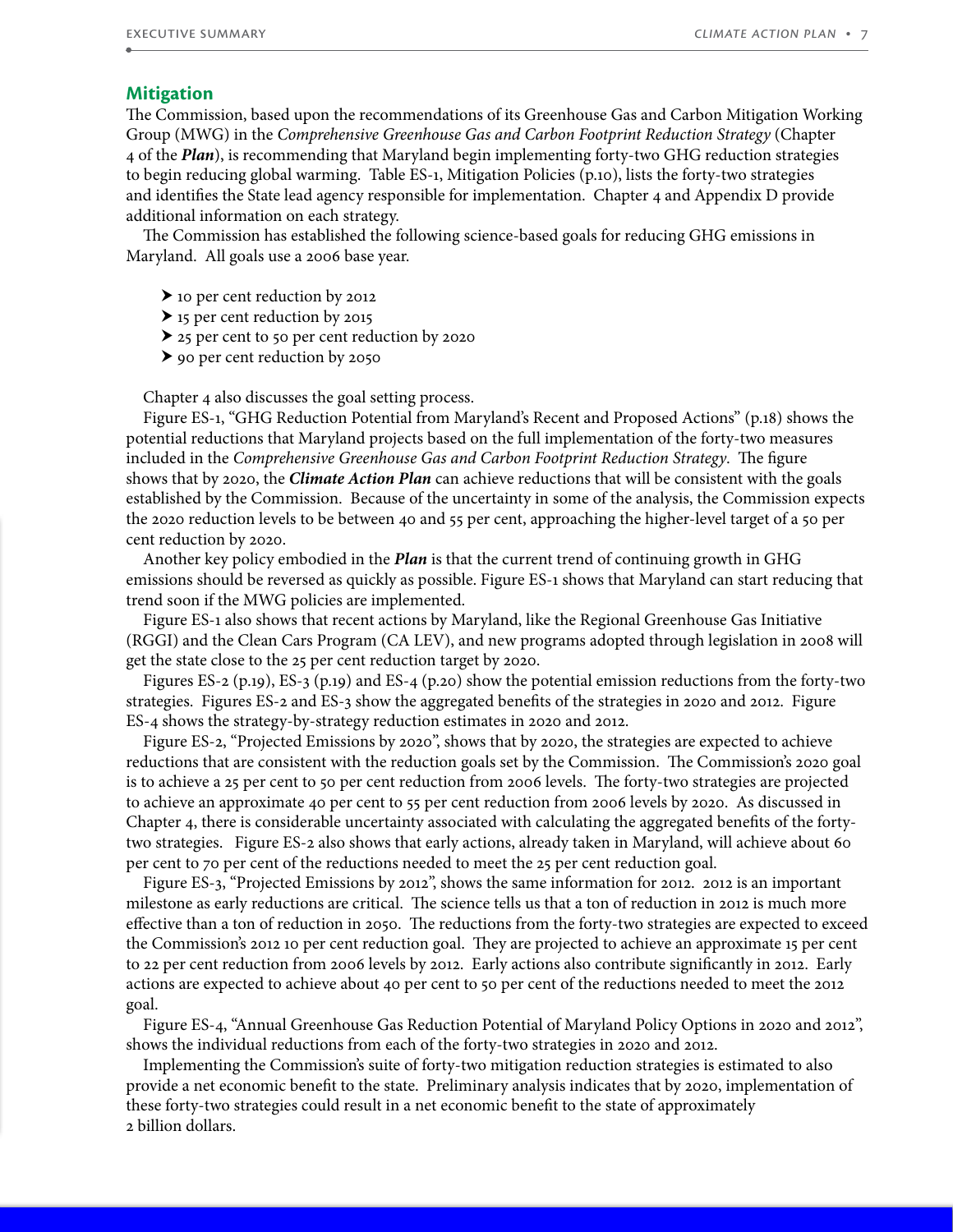# *steps in the right direction*

Maryland has already taken some important early actions toward reaching these goals.

# **▶ The Healthy Air Act.**

Adopted as State law in 2006, the Act included a provision for Maryland to join the Regional Greenhouse Gas Initiative (RGGI), a groundbreaking cap and trade program designed to reduce CO $\rm _{_2}$  emissions from power plants in participating states in the Northeast and Mid-Atlantic. The Maryland allocation in RGGI is expected to reduce CO $_{\tiny 2}^{\tiny 2}$  emissions by approximately 8.7 million tons by 2020. Maryland will participate in RGGI's historic first auction of CO<sub>2</sub> allowances in September 2008, the first ever in the U.S.

# ▶ *The Clean Cars Act.*

Adopted as State law in 2007, this law requires implementation of the California Clean Cars program (CA LEV). By requiring more rigorous emissions standards beginning in vehicle model year 2011, it will start reducing GHG emissions in Maryland as early as 2010, achieving reductions of about 6 million metric tons by 2020.

# h *EmPOWER Maryland Program.*

Launched by Governor O'Malley in July 2007 and codified by the General Assembly in its 2008 Session, this program is designed to reduce per capita electricity use by Maryland consumers by 15 per cent in 2015. This could reduce GHG emissions by about 7 million tons in 2020.

# h *Commission on Climate Change.*

Governor O'Malley established the Commission by executive order in April 2007 to advise the Governor and General Assembly on matters related to climate change and to develop a *Climate Action Plan*.

# h *2008 Legislation*

As summarized in Chapter 7 of this *Plan*, nearly all of the Commission's Early Action recommendations for legislation were adopted as law in the General Assembly's 2008 Session. Significant early reductions will be achieved through the following 2008 laws:

- » *EmPOWER Maryland Energy Efficiency Act of 2008*
- » *Regional Greenhouse Gas Initiative Maryland Strategic Energy Investment Program*
- » *High Performance Buildings Act of 2008*
- » *Renewable Portfolio Standard Per centage Requirements Acceleration*

The General Assembly adopted other laws in 2008 designed to reduce GHG emissions that weren't part of the Commission's Early Action recommendations. These include increased grants and tax incentives for solar and geothermal installations, a law to spur development around transit stations, low interest loans for energy efficiency projects, and establishment of the Maryland Clean Energy Center. These are discussed in greater detail in Chapter 7.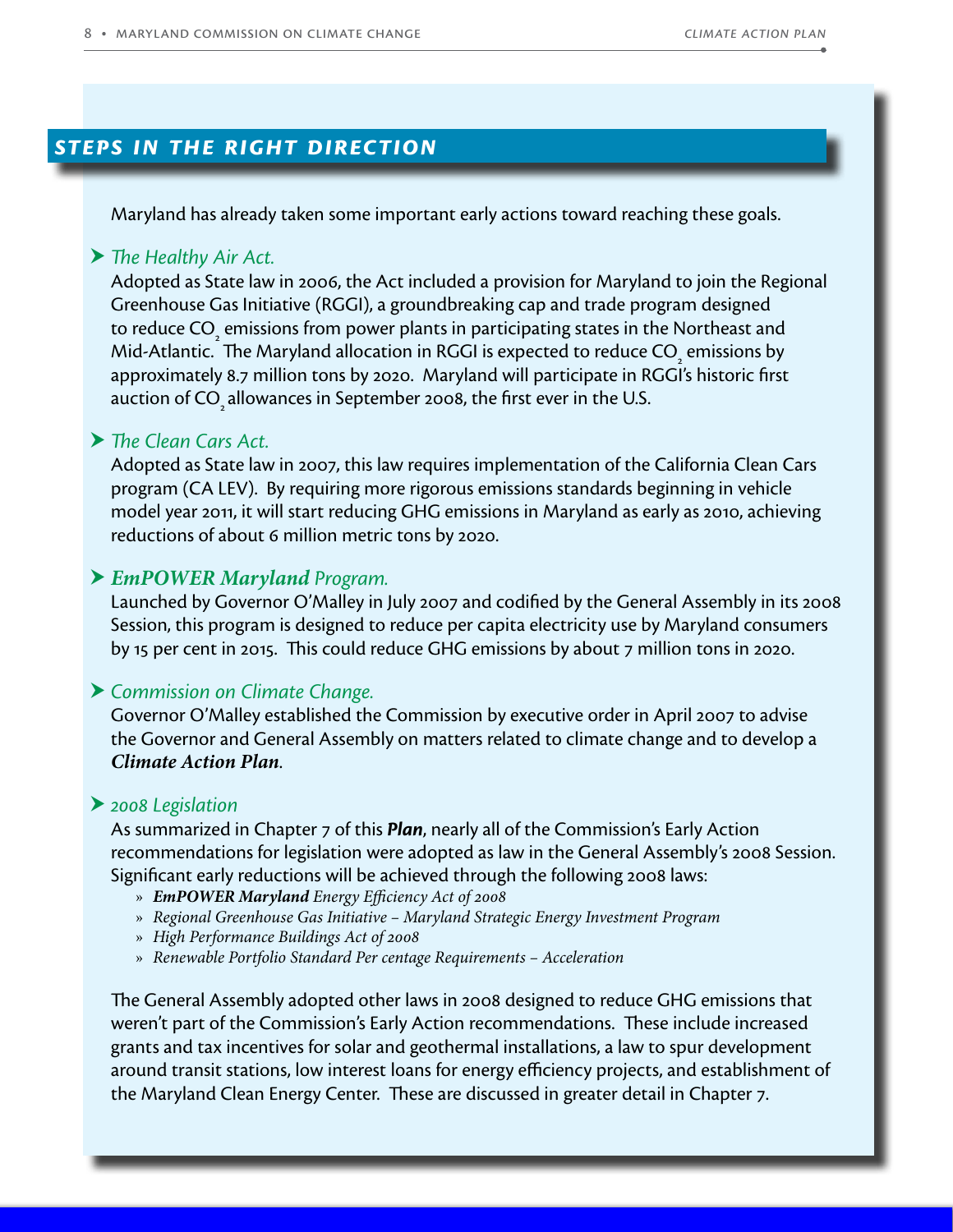## **Next Steps**

The State agency leads will begin the implementation process for each of the forty-two mitigation strategies and nineteen adaptation strategies through the development of an implementation plan for each. These implementation plans will likely involve significant stakeholder processes. The Commission will be meeting in the Fall of 2008 and the Spring of 2009 to be briefed on the status of the policies in the *Climate Action Plan* and the implementation plan for each.

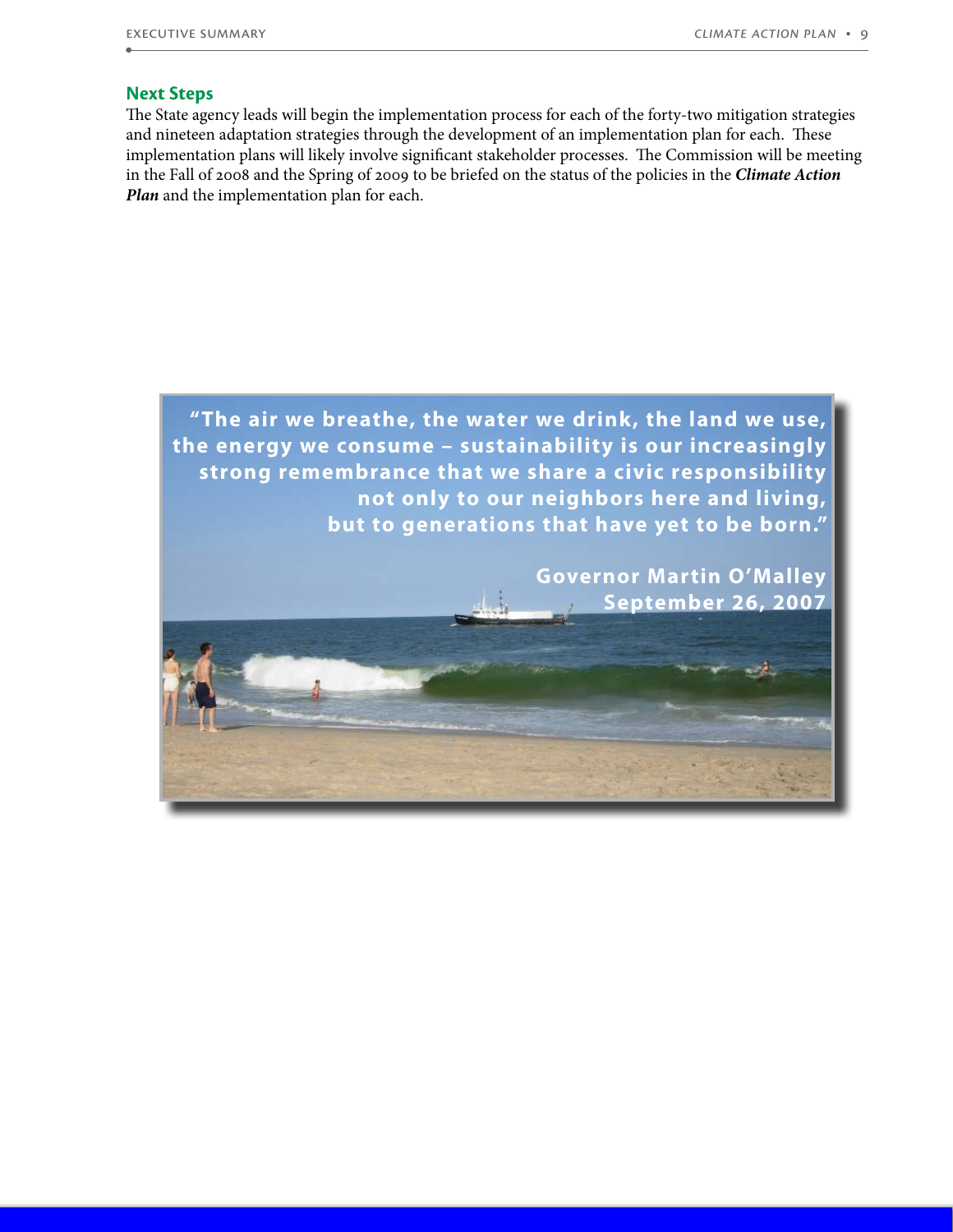۰

| Table ES-1                 |  |  |
|----------------------------|--|--|
| <b>Mitigation Policies</b> |  |  |

| <b>Policy Option</b>                                                             | <b>Number</b> | Agency      |  |
|----------------------------------------------------------------------------------|---------------|-------------|--|
| Cross-Cutting (CC)                                                               |               |             |  |
| GHG Inventory &                                                                  | $CC-1$        | MDE         |  |
| Forecasting                                                                      |               |             |  |
| GHG Report & Registry                                                            | $CC-2$        | <b>MDE</b>  |  |
| Statewide GHG Reduction Goals & Targets                                          | $CC-3$        | MDE         |  |
| State & Local Government Lead-by-Example                                         | $CC-4$        | MDE         |  |
| Public Education & Outreach                                                      | $CC-5$        | MDE         |  |
| Review Institutional Capacity                                                    | $CC-7$        | Commission  |  |
| Participate in Regional, Multi-State & National Efforts                          | $CC-8$        | MDE         |  |
| Promote Economic Development Opportunities                                       | $CC-9$        | <b>DBED</b> |  |
| "After Peak Oil"                                                                 | $CC-10$       | MEA         |  |
| Public Health Risks                                                              | $CC-11$       | DHMH        |  |
| Residential, Commercial & Industrial (RCI)                                       |               |             |  |
| Improved Building & Trade Codes                                                  | $RCI-1$       | DHCD        |  |
| Demand-Side Management & Energy Efficiency                                       | $RCI-2$       | MEA         |  |
| Low-Cost Loans for Energy Efficiency                                             | $RCI-3$       | MEA         |  |
| Improved Design, Construction, Appliances & Lighting                             | $RCI-4$       | MDE         |  |
| More Stringent Appliance / Equipment Efficiency Standards                        | $RCI-7$       | <b>MEA</b>  |  |
| Energy Efficiency Resource Standard                                              | $RCI-10$      | <b>MEA</b>  |  |
| Promotion & Incentives for Energy Efficiency Lighting                            | $RCI-11$      | <b>MEA</b>  |  |
| <b>Energy Supply (ES)</b>                                                        |               |             |  |
| Promotion of Renewable Energy                                                    | $ES-1$        | MEA         |  |
| Technology-Focused Initiatives for Electricity Supply                            | $ES-2$        | <b>MEA</b>  |  |
| GHG Cap-and-Trade                                                                | $ES-3$        | MDE         |  |
| Clean Distributed Generation                                                     | $ES-5$        | MEA         |  |
| <b>Integrated Resource Planning</b>                                              | $ES-6$        | <b>PSC</b>  |  |
| Renewable Portfolio Standard                                                     | $ES-7$        | PSC         |  |
| Efficiency Improvements & Repowering Existing Plants                             | $ES-8$        | MEA         |  |
| Generation Performance Standards                                                 | $ES-10$       | MDE         |  |
| Agriculture, Forestry & Waste (AFW)                                              |               |             |  |
| Forest Management for Enhanced Carbon Sequestration                              | $AFW-1$       | DNR         |  |
| Managing Urban Trees & Forests                                                   | AFW-2         | <b>DNR</b>  |  |
| Afforestation, Reforestation & Restoration of Forests & Wetlands                 | AFW-3         | DNR         |  |
| Protection & Conservation of Agricultural Land, Coastal Wetlands & Forested Land | AFW-4         | MDA         |  |
| "Buy Local" Programs                                                             | AFW-5         | MDA         |  |
| Expanded Use of Forest & Farm Feedstocks & By-Products for Energy Production     | AFW-6         | <b>DNR</b>  |  |
| In-State Liquid Biodiesel Production                                             | AFW-7b        | MEA         |  |
| Nutrient Trading with Carbon Benefits                                            | AFW-8         | MDE         |  |
| Waste Management & Advanced Recycling                                            | AFW-9         | MDE         |  |
| Transportation & Land Use (TLU)                                                  |               |             |  |
| Land Use & Location Efficiency                                                   | TLU-2         | MDOT        |  |
| Transit                                                                          | TLU-3         | MDOT        |  |
| <b>Intercity Travel</b>                                                          | TLU-5         | MDOT        |  |
| Pay-As-You-Drive Insurance                                                       | TLU-6         | MDOT        |  |
| Bike & Pedestrian Infrastructure                                                 | TLU-8         | MDOT        |  |
| Incentives, Pricing & Resource Measures                                          | TLU-9         | MDOT        |  |
| <b>Transportation Technologies</b>                                               | TLU-10        | MDOT        |  |
| Evaluate GHG from Major Projects                                                 | TLU-11        | MDOT        |  |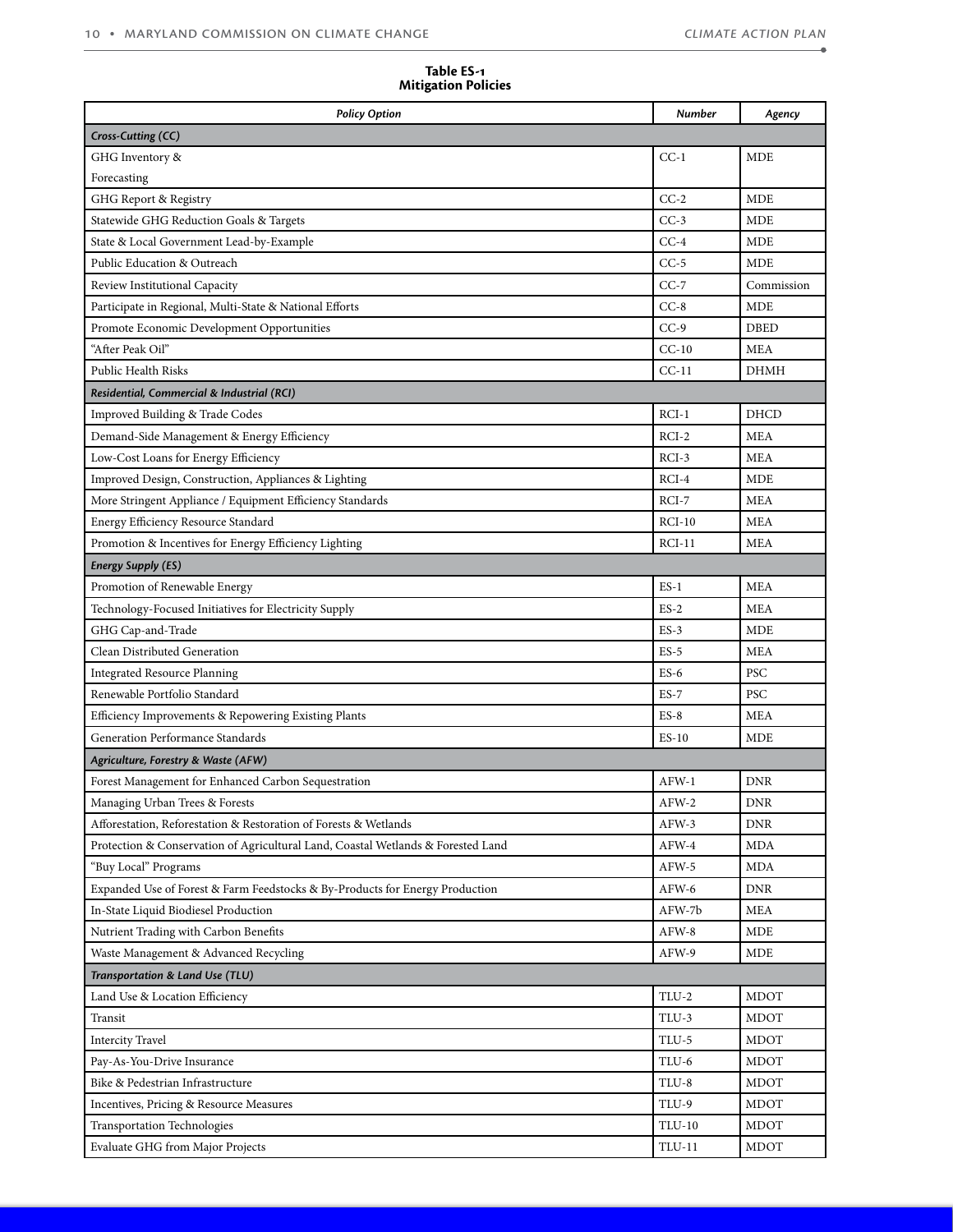## *Summary of Results by Chapter*

#### **Chapter 1: Introduction**

In April 2007, Governor Martin O'Malley established the Maryland Commission on Climate Change (Commission) through Executive Order 01.01.2007.07. The Commission was to develop a Plan of Action, or *Climate Action Plan*, that discusses the drivers and consequences of climate change, necessary preparations for its ensuing impacts, and establishes firm benchmarks and timetables for policy implementation. The Commission is chaired by the Secretary of the Environment, Shari T. Wilson, and includes legislative and major State agency leaders. The Executive Order established three Working Groups within the Commission: the Greenhouse Gas and Carbon Mitigation Working Group (MWG), the Adaptation and Response Working Group (ARWG), and the Scientific and Technical Working Group (STWG). Each Working Group developed subgroups, called Technical Work Groups in MWG and ARWG.

As the facilitating agency for development of the *Climate Action Plan (Plan)*, the Maryland Department of the Environment (MDE) produced an *Interim Report* on the *Plan* in January of 2008, with support from Maryland's Department of Natural Resources (DNR) and the University of Maryland Center for Environmental Science (UMCES). The *Interim Report* provided an update on the most current information emerging from each Working Group. Significantly, it included the Commission's recommendations for "Early Action" legislation, nearly all of which was adopted by the General Assembly in its 2008 Session.

The Commission and its Working Groups continued to assess climate change impacts in Maryland and fine-tune policy options in the ensuing months. The resulting reports: the STWG's *Comprehensive Climate Change Impact Assessment*; the MWG's *Comprehensive Greenhouse Gas and Carbon Footprint Reduction Strategy*; and the ARWG's *Comprehensive Strategy for Reducing Maryland's Vulnerability to Climate Change*, appear as Chapters 2, 4 and 5, respectively, in this *Climate Action Plan*.

#### *Scientific and Technical Working Group (STWG)*

Under the leadership of UMCES within the University System of Maryland, the Commission's STWG developed an assessment of the likely consequences of the changing global climate to Maryland's agricultural industry, forestry resources, fishery resources, aquatic and terrestrial ecosystems, and human health. The *Comprehensive Climate Change Impact Assessment* informs Maryland citizens and policy makers of the likely consequences of global climate change on the places we live and resources we depend on and provides an estimation of the consequences of climate change in Maryland that could be avoided by global actions to reduce emissions of GHGs.

#### *Greenhouse Gas and Carbon Mitigation Working Group (MWG)*

Under the leadership of MDE, the Commission's MWG and its Technical Work Groups (TWGs) developed forty-two mitigation policy options that form the core of the Commission's *Comprehensive Greenhouse Gas and Carbon Footprint Reduction Strategy*. These policies cover the broad areas of energy supply; transportation and land use; agriculture, forestry and waste; residential, commercial, and industrial; and cross-cutting issues. For each policy option whose goals were amenable to quantification, the amount of GHG reductions and the cost or cost savings of implementation were calculated. Cost-effectiveness figures (in dollars per ton of GHG reduction) were then developed and used to compile an overall cost-effective suite of policy recommendations to include in the *Climate Action Plan*.

#### *Adaptation and Response Working Group (ARWG)*

Under the leadership of DNR, the Commission's ARWG completed Phase 1 of the *Comprehensive Strategy for Reducing Maryland's Vulnerability to Climate Change*. Phase 1 focused on the development of adaptation and response strategies for impacts associated with sea level rise and coastal storms. Nineteen priority policy options were developed by the ARWG and its four TWGs. These focused on the broad categories of existing-built environment and infrastructure; future-built environment and infrastructure; human health, safety and welfare; and resources and resource-based industries. Each of the resulting policy option descriptions includes a detailed discussion of implementation mechanisms, related policies and programs in place, qualitative benefits and cost assessments and an overview of feasibility issues. The *Climate Action Plan* presents the final priority policy recommendations in support of the Commission's vision for protecting Maryland's future economic well-being, environmental heritage and public safety.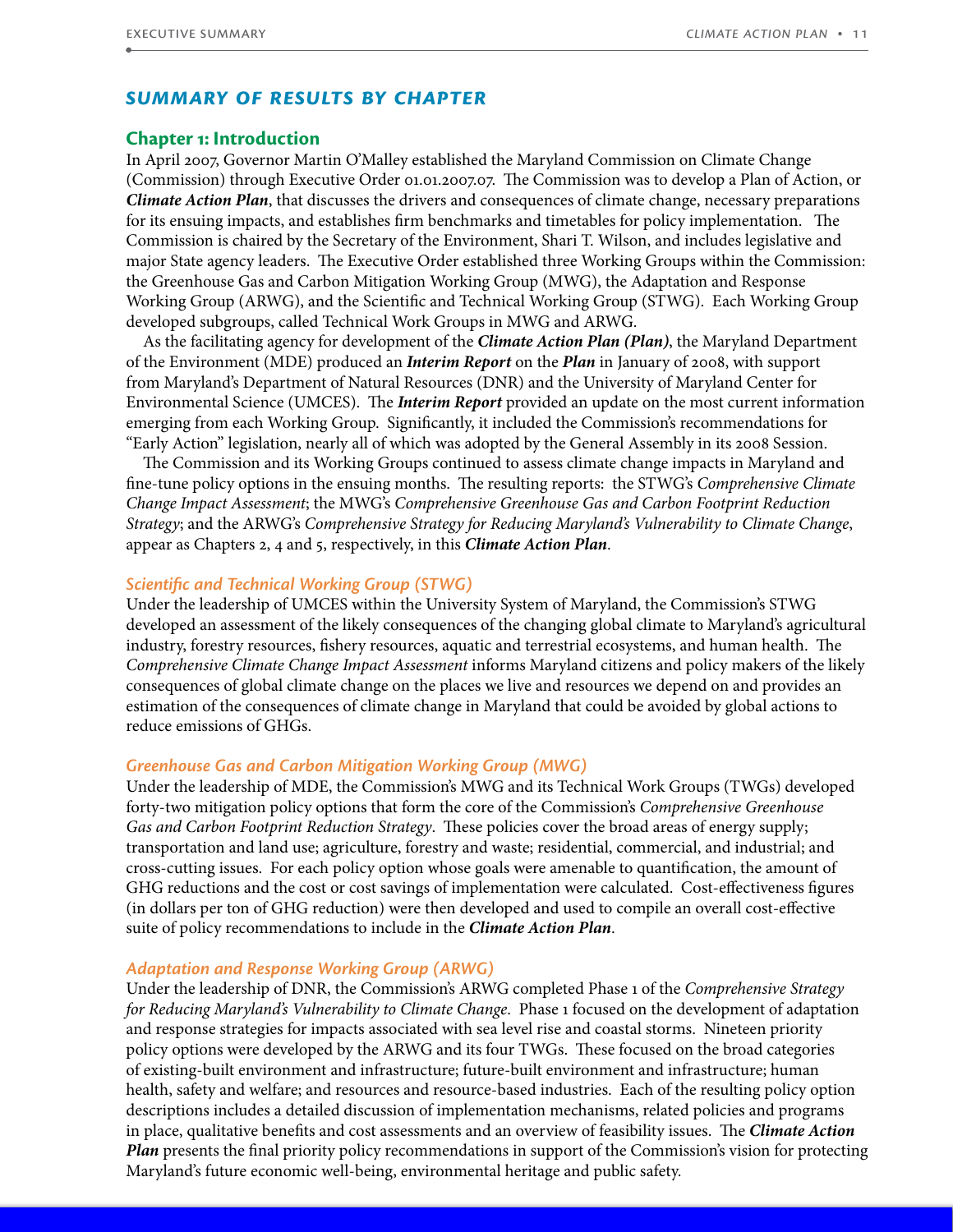#### **Chapter 2: Comprehensive Assessment of Climate Change Impacts in Maryland**

An important foundation for the *Climate Action Plan* is the assessment of the likely consequences of the changing global climate to Maryland's agricultural industry, forestry resources, fisheries resources, freshwater supply, aquatic and terrestrial ecosystems, and human health. The assessment, which was undertaken by the STWG, based its efforts on extensive literature review and model projections. Supercomputer models were used to estimate the responses of climate to increased GHG concentrations and to project future conditions in Maryland. Changes in temperature and precipitation were projected through the 21st century. In order to estimate the degree of climate change in Maryland that could be avoided by actions to reduce emissions of GHGs, two emissions scenarios were employed. The higher emissions scenario assumes continued growth in global emissions throughout the century, while the lower emissions scenario assumes slower growth, a peak at mid-century, and thereafter a decline to about 40 per cent of present levels by the end of the century.

#### *Recent and Likely Climate Change*

Maryland's climate warmed after the peak of the last Ice Age, 20,000 years ago, but has been relatively stable for the past 6,000 years. Atmospheric concentrations of GHGs, however, have dramatically increased since pre-industrial times. Carbon dioxide concentrations exceed those experienced over the last 650,000 years. Average global temperature and sea level began to increase rapidly during the 20th century. Annual average temperature is projected to increase by about 3°F by mid-century and is likely unavoidable. The amount of warming later in the century is dependent on the degree of mitigation of GHG emissions, with summer temperatures projected to increase by as much 9°F and heat waves extending throughout most summers if GHG emissions continue to grow unchecked. Precipitation is projected to increase during the winter, but become more episodic, with more falling in extreme events. Projections of precipitation are much less certain than for temperature, but the mean projections indicated modest increases of about 10 per cent or so are likely in the winter and spring. Because of more intermittent rainfall and increased evaporation with warmer temperatures, droughts lasting several weeks are more likely to occur during the summer.

#### *Water Resources & Aquatic Environments*

Increased winter-spring precipitation would continue to adequately supply reservoirs, but not alleviate current overdrafts of groundwater aquifers. Water supplies in the greater Baltimore area would not be diminished, but the adequacy of summer water supplies in the greater Washington region, which rely on Potomac River flows, is less certain. Any increases in precipitation are unlikely to replace groundwater substantially enough to compensate excessive withdrawals of some aquifers. At the same time, summer droughts may increase groundwater demand for agricultural irrigation.

More intense rainfall resulting from the combined effects of global climate change and localized factors, for example the influence of the urban canopy on rainfall, is likely to increase peak flooding in urban environments. Continued increase in impervious surfaces attendant with development would exacerbate this problem. Aquatic ecosystems will likely be degraded by more flashy runoff and increased temperatures. Intensified rainfall events and warmer surfaces (roads, roofs, etc.) would result in rapid increases in stream temperatures, limiting habitat suitability for native fishes and other organisms. Higher peak flows and degraded streams would also transmit more nutrients and sediments to the Chesapeake Bay and its tidal tributaries, contributing to water quality impairment in the estuaries.

#### *Farms & Forests*

Crop production may increase initially, but then decline later in the century if emissions are not reduced. The longer growing season and higher carbon dioxide levels in the atmosphere are likely to increase crop production modestly during the first half of the century, but extreme weather events may limit this. Later in the century, crop production is likely to be reduced due to heat stress and summer drought under the higher emissions scenario. Milk and poultry production would be also reduced by heat stress. These changes will require adaptation by Maryland's agricultural industry, including changes in crop or animal varieties, increased irrigation, and air conditioning for some livestock.

The maple-beech-birch forest of Western Maryland is likely to fade away and pine trees to become more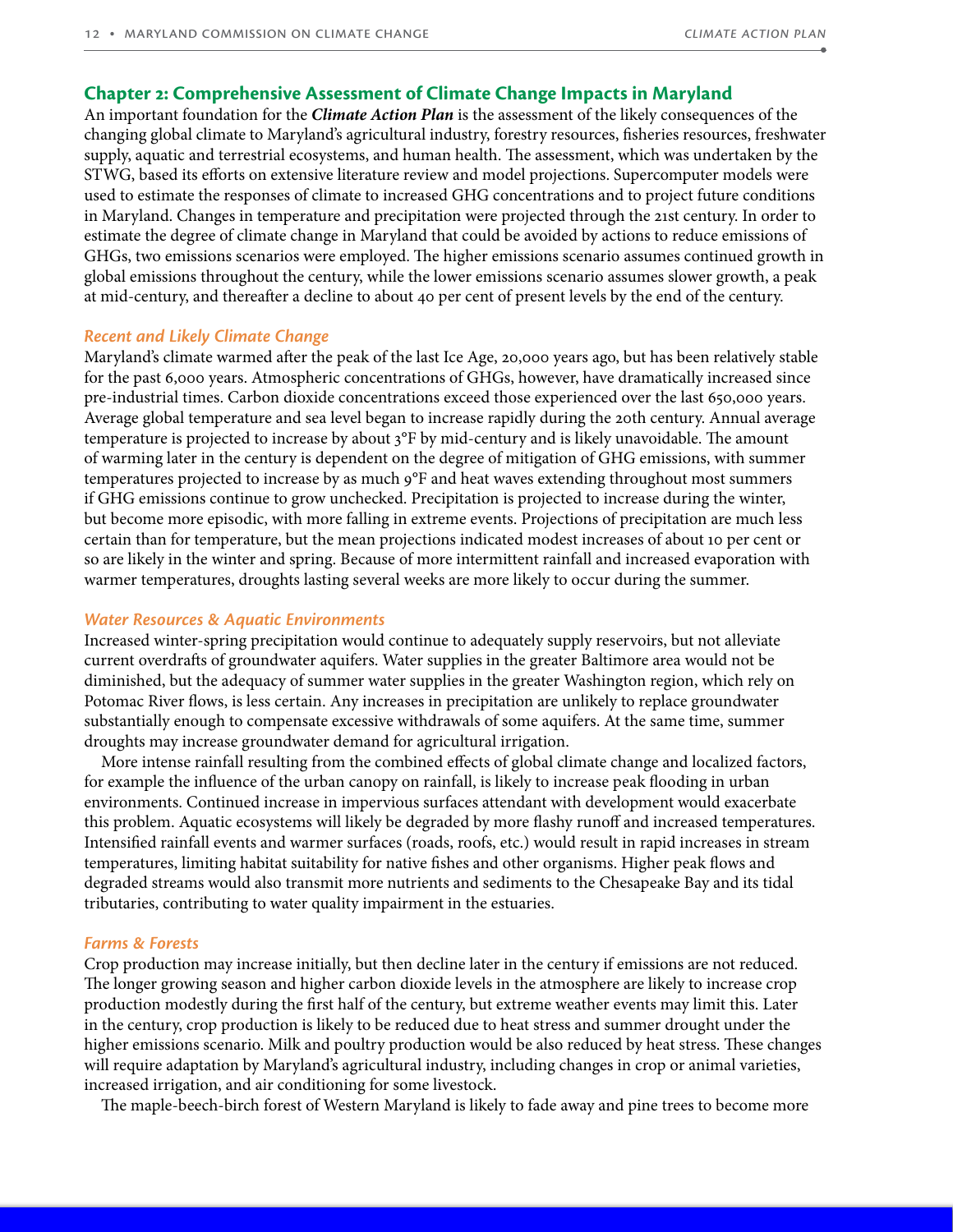dominant in Maryland's forests. Forest productivity in terms of timber produced is likely to decline late in the century under the higher emissions scenario as a result of heat stress, drought, and climate-related disturbances such as fires and storms. The biodiversity of plants and animals associated with Maryland's forests is likely to decline. Habitat alterations resulting from climate change may force out 34 or more bird species, including the emblematic Baltimore oriole, although southern species may replace them.

#### *Coastal Vulnerability*

Sea level in Maryland rose by 1 foot in the 20th century, partially because the land is sinking as a result of slow adjustments of the Earth after the last Ice Age. Maryland coastal regions have been subsiding at about a rate of 6 inches per century and should continue at this rate during this century. Additionally, the average level of the sea in this region rose by about the same amount (6 inches) during the past century, resulting in the observed 1-foot rise in the mean tidal level relative to the land. As a result, Maryland has experienced considerable shoreline erosion and deterioration of coastal wetlands which are a critical component of its bays and estuaries.

Sea-level rise is very likely to accelerate, inundating hundreds of square miles of wetlands and land. Projections that include accelerating the melting of ice would increase the relative sea-level along Maryland's shorelines by more than 1 foot by mid-century and 3 feet by late century if greenhouse gas emissions continue to grow. If sea level rises by 3 feet, most tidal wetlands would be lost—about 200 square miles of land would be inundated. New tidal wetlands developed on newly flooded land would not offset the loss of existing wetlands and significant negative effects on wetland-dependent living resources would result. Moreover, if sea level were to rise by 3 or more feet, this would mean that rapid and probably uncontrollable melting of land-based ice was underway and that sea level would rise at an even greater rate during subsequent centuries.

Rains and winds from hurricanes are likely to increase, but changes in their frequency cannot now be predicted. The destructive potential of Atlantic tropical storms and hurricanes has increased since 1970 in association with warming sea surface temperatures. This trend is likely to continue as ocean waters warm. Whether Maryland will be confronted with more frequent or powerful storms depends on storm tracks that cannot yet be predicted. However, there is a greater likelihood that storms striking Maryland would be more powerful than those experienced during the 20th century and would be accompanied by higher storm surges—made worse because of higher mean sea level—and greater rainfall amounts.

#### *Chesapeake Bay & Coastal Ecosystems*

Chesapeake and Coastal Bays restoration goals will likely be more difficult to achieve. Increased winterspring runoff would wash more nutrients into the Bays and higher temperatures and stronger density stratification in the estuaries would tend to exacerbate water quality impairment, the alleviation of which is the prime restoration objective. Consequently, nutrient loads would have to be reduced beyond current targets to achieve water quality requirements. Very significant changes are also likely to occur that affect sediment delivery and sedimentation in the estuaries, but are difficult to quantitatively predict. These include potential increases in sediment loads from rivers as a result of increased runoff and more erosive extreme discharge events, including those caused by hurricanes, and from shoreline and wetland erosion as a result of accelerated sea-level rise.

Living resources will very likely change in species composition and abundance with warming. A mixture of northern, cool water species and southern, warm water species currently resides in the Chesapeake Bay. Northern species such as soft shell clams and eelgrass are likely to be eliminated later in the century, almost certainly if GHG emissions are not mitigated. Southern species are very likely to increase in abundance because the milder winters would allow or enhance overwintering populations.

As ocean water becomes more acidic, shellfish production could be affected. Increasing atmospheric carbon dioxide concentrations in the atmosphere have already lowered pH in the world's oceans, a trend that is very likely to continue. Recent research indicates that the rate at which oysters and other coastal shellfish build their calcium carbonate shells will likely be affected, but whether this would occur in Maryland has not been evaluated.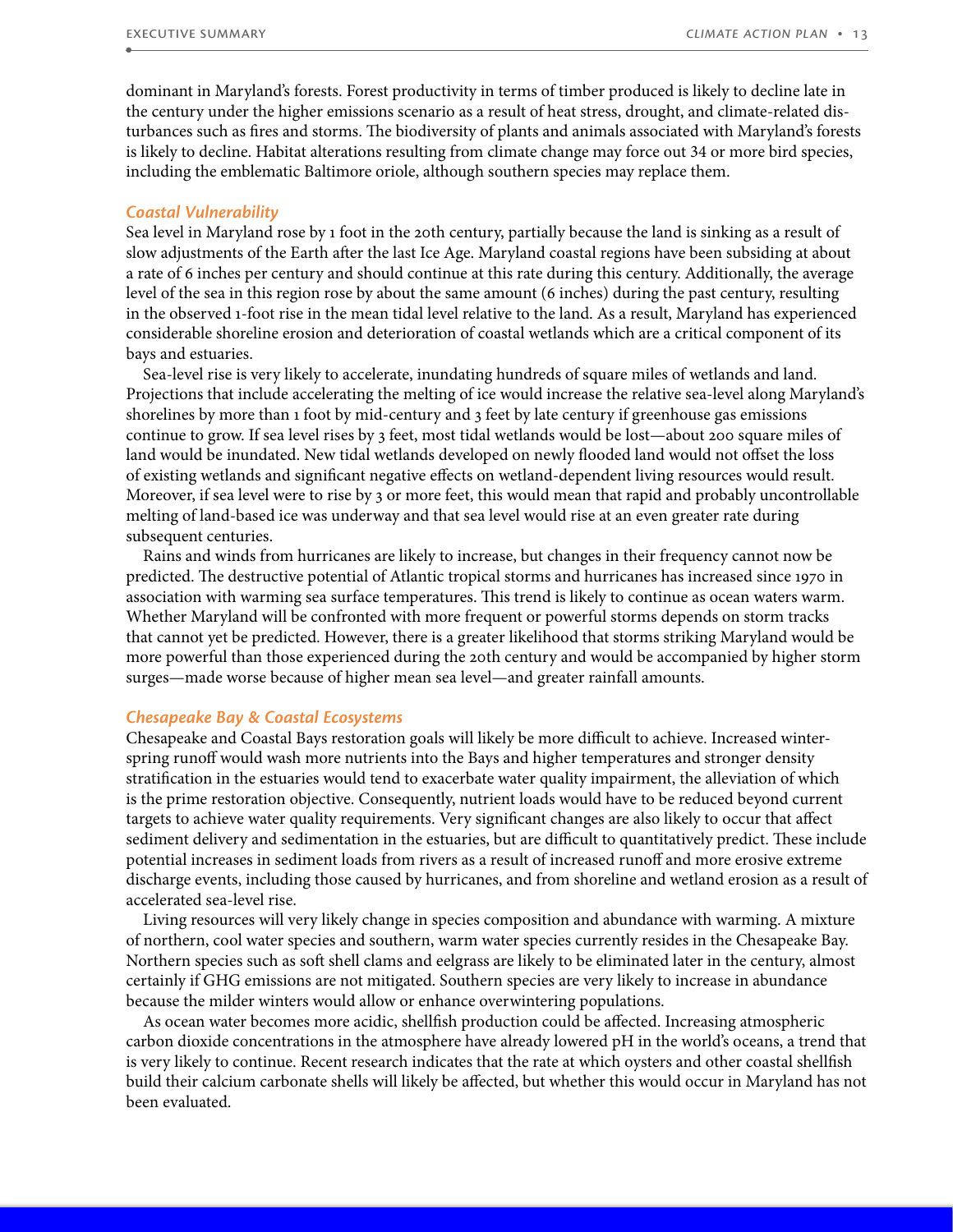#### *Human Health*

Health risks due to heat stress are very likely to increase, if emissions are not reduced. Under the higher emissions scenario, heat waves are projected to greatly increase risks of illness and death before the end of the century, with an average of 24 days per summer exceeding 100°F. The poor, the elderly and urban populations are most susceptible. Some, but not all, of these increased risks can be reduced by air conditioning and other adaptation measures.

Respiratory illnesses are likely to increase, unless air pollution is greatly reduced. More ground-level ozone, responsible for multiple respiratory illnesses, is formed under prolonged, high temperatures. Releases of air pollutants (nitrogen oxides and volatile organic compounds) that cause ozone to be formed have been declining, but would have to be reduced much more to avoid a reversal in progress toward achieving air quality standards.

Increased risks of pathogenic diseases may be less likely. The mortality due to vector-borne and nonvector borne diseases in the United States is low because of public health precautions and treatment, which would likely adapt to changes in disease risks. Climate change might affect the exposure of Marylanders to pathogens such as the West Nile virus, but precautions and treatment could manage this risk.

#### *Mitigation & Adaptation*

Reduction of GHG emissions has substantial benefits for Maryland. The mitigation of global emissions by mid-century would very likely result in significantly lower sea-level rise, reduced public health risks, fewer extreme weather events, and less decline in agricultural and forest productivity and loss of biodiversity and species important to the Chesapeake Bay. More serious impacts beyond this century, such as sea-level rise of 10 feet or more, would be avoided.

Based on the projections made in the STWG's *Comprehensive Assessment of Climate Change Impacts in Maryland*, adaptation strategies for human health, water resources, and restoration of Maryland's bays should be evaluated and, where necessary, implemented. Adaptation measures to reduce coastal vulnerability should plan for a 1 foot rise in sea level by mid-century and a rise of at least 2 feet by late in the century. Depending on the course of GHG emissions, observations, and modeling, planning for increases in sea level of up to 4 feet by the end of the century may be required. The Commission should evaluate additional adaptation strategies related to human health, water resources, forest management, and restoration of the Chesapeake Bay and Maryland's Coastal Bays. Maryland should marshal and enhance its capacity for monitoring and assessment of climate impacts, as a more extensive, sustained, and coordinated system for monitoring the changing climate and its impacts is required. Because of its national laboratories, strong university programs, knowledge-based economy, and proximity to the nation's capital, Maryland is in a strong position to become a national and international leader in regional-to-global climate change analysis and its application to innovative mitigation and adaptation.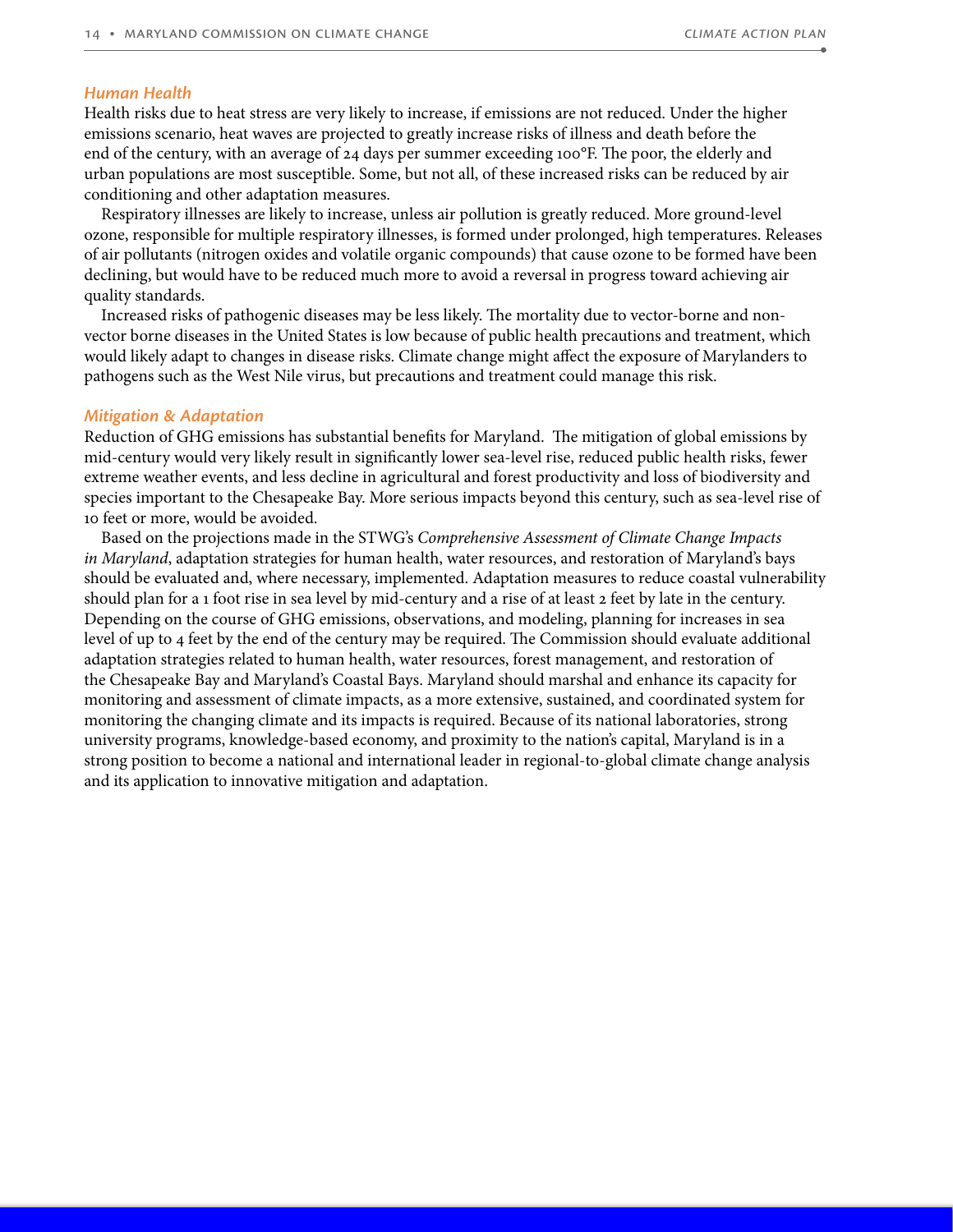## **Chapter 3: Climate Change and the Cost of Inaction**

The economic impacts of climate change on Maryland will depend on the exact physical changes that manifest. Although there is a degree of uncertainty, the consensus scientific literature agrees annual average temperatures will increase by 3-8° F, annual average precipitation will increase by roughly 20 per cent, there will be more frequent and intense late-winter storms, and sea levels will rise by 24-48 inches in Maryland throughout this century. The physical changes that develop will significantly alter the state's coastline, beachfront, agricultural productivity, species biodiversity and weather patterns that are tightly correlated with economic conditions. As Maryland's population grows by 20 per cent between now and 2020 and as the state's GDP grows at a rate between 60-70 per cent, economic losses from climate change will run in parallel. By becoming a more populated, developed, and economically robust state, there will be more avenues for direct and indirect effects of climate change to impact the state. The growing and interconnected nature of the state could potentially make it more vulnerable to the cascade effects of climate change if there isn't a strong effort now to stimulate a resilient and robust economy that can cope with the expected impacts of climate change.

Maryland's greatest challenge is likely to be in adapting to climate change along its expansive coast, as this is where the most significant economic and ecological impacts will occur. The state's economy is particularly vulnerable because of the scale of development along the coast and the high rate at which coastal erosion and subsequent water elevation will afflict its shoreline. Further development along the state's shoreline needs to be carried out with the understanding that the shoreline is not stationary and will steadily move inwards throughout the coming century. Legislators may want to consider legislation to circumvent health related impacts of climate change related to the urban heat island effect and decreases in fresh drinking water quality and quantity. The urban heat island effect can be mitigated through careful city planning and smart growth (e.g., incorporating more green space into development sites). One tactic for maintaining water quality is to encourage streamside tree planting and plant buffer strips as they absorb harmful pollutants as well as reduce water warming.

There are already considerable costs to society associated with infrastructures, agricultural and silvicultural practices, land use choices, transportation and consumptive behaviors that are not in sync with past and current climatic conditions. These costs are likely to increase as climate change accelerates. While some of the benefits from climate change may accrue to individual farms or businesses, the cost of dealing with adverse climate impacts are typically borne by society as a whole. These costs to society will not be uniformly distributed but felt most among small businesses and farms, the elderly and socially marginalized groups. Benefits from climate change may be fleeting -- for example, climate does not stop changing once a farm benefits from temporarily improved growing conditions. In contrast, costs of inaction are likely to stay and to increase. Climate models and impact assessments are becoming increasingly refined, generating information at higher spatial and temporal resolutions than previously possible. Yet, little consistency exists among studies to enable "summing up" impacts and cost figures across sectors and regions to arrive at a comprehensive, statewide result. To provide not just a comprehensive statewide assessment of impacts and cost, but to develop optimal portfolios for investment and policy strategies will require support for integrative environmental research that combines cutting-edge engineering solutions with environmental, economic and social analysis. The effort and resources required for an integrative approach likely pales in comparison to the cost of inaction.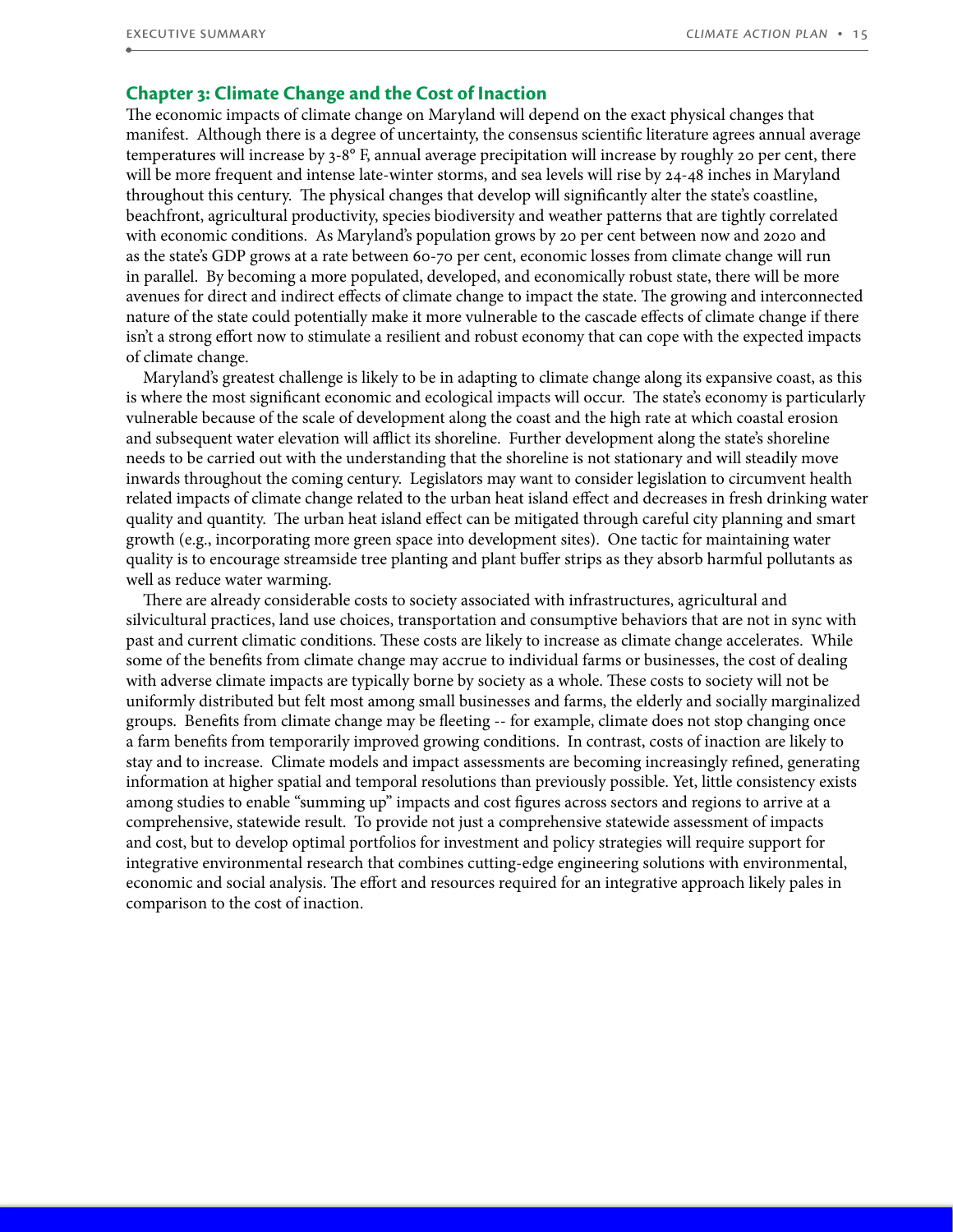## **Chapter 4: Greenhouse Gas and Carbon Footprint Reduction Strategy**

The Commission's Mitigation Working Group (MWG) was charged with developing a *Comprehensive Greenhouse Gas and Carbon Footprint Reduction Strategy*. The Executive Order calls for the *Strategy* to recommend GHG emission reduction goals and short- and long-term strategies to mitigate and offset GHG emissions, and to provide a detailed timetable for each strategy.

## *Recommended GHG Emission Reduction Goals*

The Commission's recommended goals are based on the findings of the Intergovernmental Panel on Climate Change (IPCC) that industrialized nations need to take substantial early actions to stem the growth in GHG emissions and then start to reduce them rapidly, achieving reductions of 25 per cent to 40 per cent below 2000 levels by 2020, and 80 per cent to 95 per cent below 2000 levels by 2050, in order to avoid the most dangerous anthropogenic changes to the earth's climate. Keying on this, the Commission set early, aggressive, consumption-based goals for Maryland, as follows: (1) 25 per cent to 50 per cent below 2006 levels by 2020, 25 per cent being a minimum, regulatory driver and 50 per cent an aspirational goal to reward deeper, market-based cuts; (2) 90 per cent below 2006 levels by 2050, a non-regulatory goal to drive climateneutral technology innovations; (3) interim targets of 10 per cent reductions by 2012 and 15 per cent by 2015 to spur early actions; and (4) a science-based review of the goals every four years.

#### *Commission's Key Mitigation Messages*

The Commission's *Comprehensive Greenhouse Gas and Carbon Footprint Reduction Strategy* has three simple, overarching messages:

#### **Early actions are key.**

The science tells us that atmospheric concentrations of GHGs are fast approaching, if they haven't already reached, levels that could tip us into severe and unpredictable changes in the earth's climate. Given this and the long residence times of GHGs in the atmosphere, a program that keeps a ton of GHGs out of the atmosphere today is worth more than the same program started five years from now, because five years of GHG accumulation will be avoided if we start today. Every year we delay (the "business as usual" scenario) increases the amount of reductions we will need to achieve in later years, until we may reach a point where the reduction measures are vastly harder, or impossible, and too expensive, and our 2020 and 2050 goals are not achievable. On the other hand, by implementing early and significant GHG reduction programs now, and phasing in medium- and long-term programs on an aggressive "ramp up" schedule, we will avoid continued rapid GHG accumulations and get on a sustainable glide path to our 2020 and 2050 goals.

#### **Shrinking our GHG footprint will grow Maryland's economy.**

Energy efficiency is the fastest and least expensive approach available to reduce GHG emissions. Most of the Commission's policy recommendations for reducing energy demand can be implemented right now. A recent study done for the Maryland Department of Business and Economic Development and the Maryland Energy Administration reached these conclusions about the impact of energy efficiency and clean energy programs on Maryland's economy:

- h Energy efficiency can reduce energy costs to homeowners, businesses, institutions and government at a cost 60 per cent to 70 per cent cheaper than building new generating capacity in Maryland.
- $\triangleright$  Developing clean energy industries in Maryland will create thousands of "green collar" and R&D jobs, will increase wages and salaries for Maryland citizens, and will significantly boost the state's tax revenues and gross state product.
- $\triangleright$  By lagging behind other states that are already investing in the fast-growing clean energy industry, Maryland is missing out on huge economic development and job growth potential.

#### **What we do in Maryland matters in Maryland.**

Despite Maryland's small size, our state is responsible for almost as many GHG emissions as Sweden and Norway combined, and our per capita and statewide emissions are growing faster than the U.S. as a whole. We have a responsibility to adopt mitigation measures commensurate with our carbon footprint. These actions will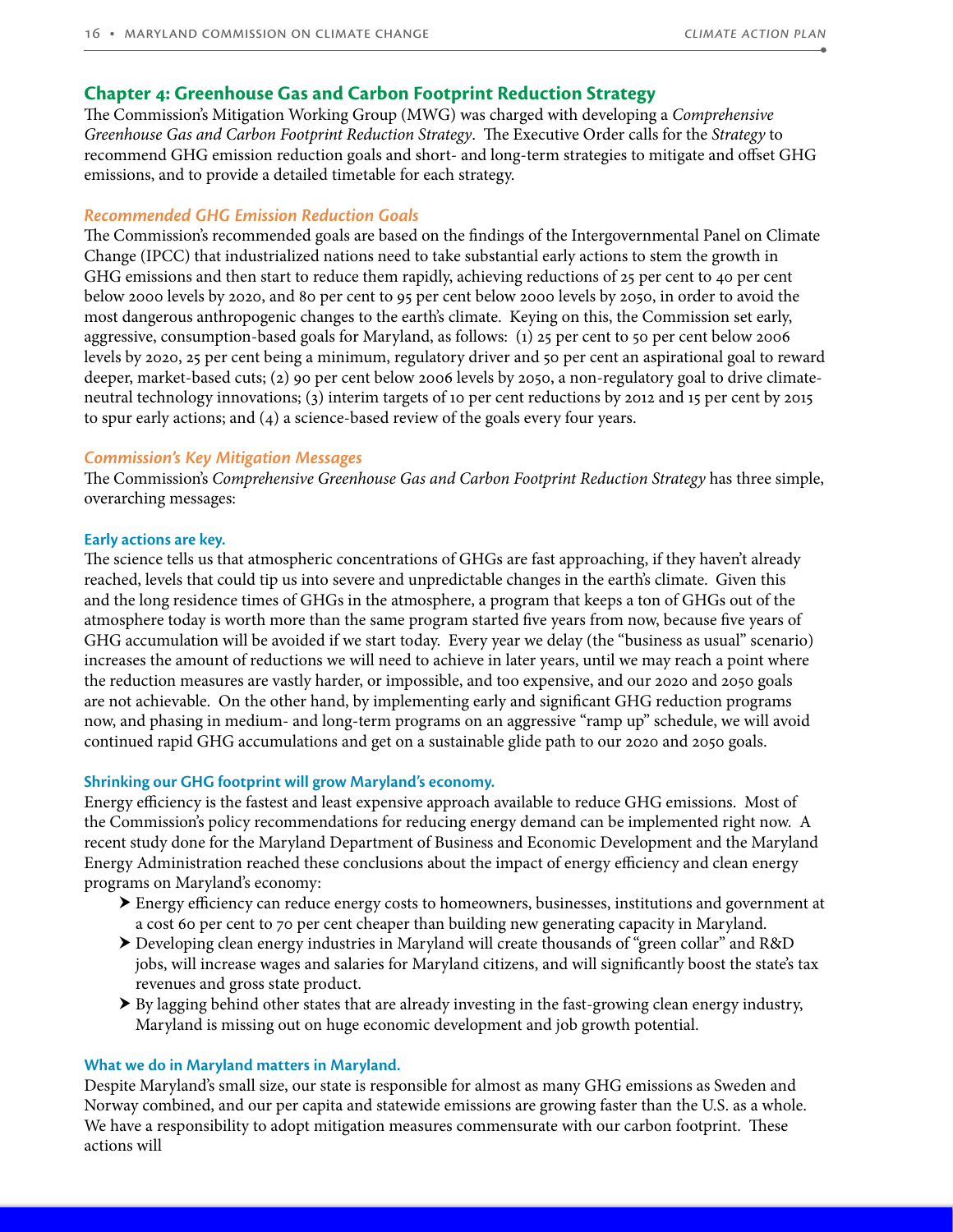have many local benefits. In addition to lowering the demand for costly energy and boosting our state's economy, GHG reductions will reduce air and water pollutants in Maryland and, through Smart Growth and transit-oriented development programs, will reduce vehicle miles traveled, traffic congestion and lost productivity, suburban sprawl and attendant infrastructure investments, and loss of agricultural and forested lands.

#### *Recommended GHG Reduction Strategies*

The Commission and its MWG were guided by the following principles as they developed and analyzed potential policy options:

- h Achieve significant long- and short-term emission reductions of GHGs in Maryland
- $\blacktriangleright$  Demonstrate leadership
- h Maximize the cost-effectiveness of the *Comprehensive Greenhouse Gas and Carbon Footprint Reduction Strategy*
- ▶ Provide savings to Maryland consumers and businesses
- h Provide a net economic benefit to the State
- h Drive job creation, business growth and economic development in Maryland

Starting from a catalogue of about 300 possible policy options for reducing GHG emissions, the Commission approved for further analysis fifty-four priority policy options. These were identified in the Commission's *Interim Report*. The MWG and its five Technical Work Groups (TWGs) developed and refined each of these policy options from straw proposals into specific policy options. The process then further narrowed the list of policy options to a final suite of forty-two (several options were eliminated and a few were consolidated). Each policy option includes a description, a design and a goal, and each examines implementation mechanisms, feasibility and barriers, related existing programs, co-benefits, and key assumptions and uncertainties. Where appropriate, the policy's estimated reduction in GHG emissions has been quantified (expressed in million metric tons of CO2 equivalent, or MMtCO2e) based on the policy's stated goal. The cost or cost savings of achieving



the reduction is also calculated for each quantified policy, expressed in dollars per ton. The forty-two policy options approved by the Commission form the core of the *Climate Action Plan's* mitigation strategy.

Some of the policy options have well-developed implementation mechanisms. Because of the scope of the Commission's work and its compressed time frame, the details of implementation for some policy options will need to be further analyzed and worked out by State agencies after the *Plan* is submitted to the Governor and the General Assembly. Where this is the case, it is so noted. The technical analyses that were performed to estimate reductions, costs or cost savings for each policy option were limited to what could be completed in a six-month time frame. There will be additional technical analysis of many of the policy options over the next several years.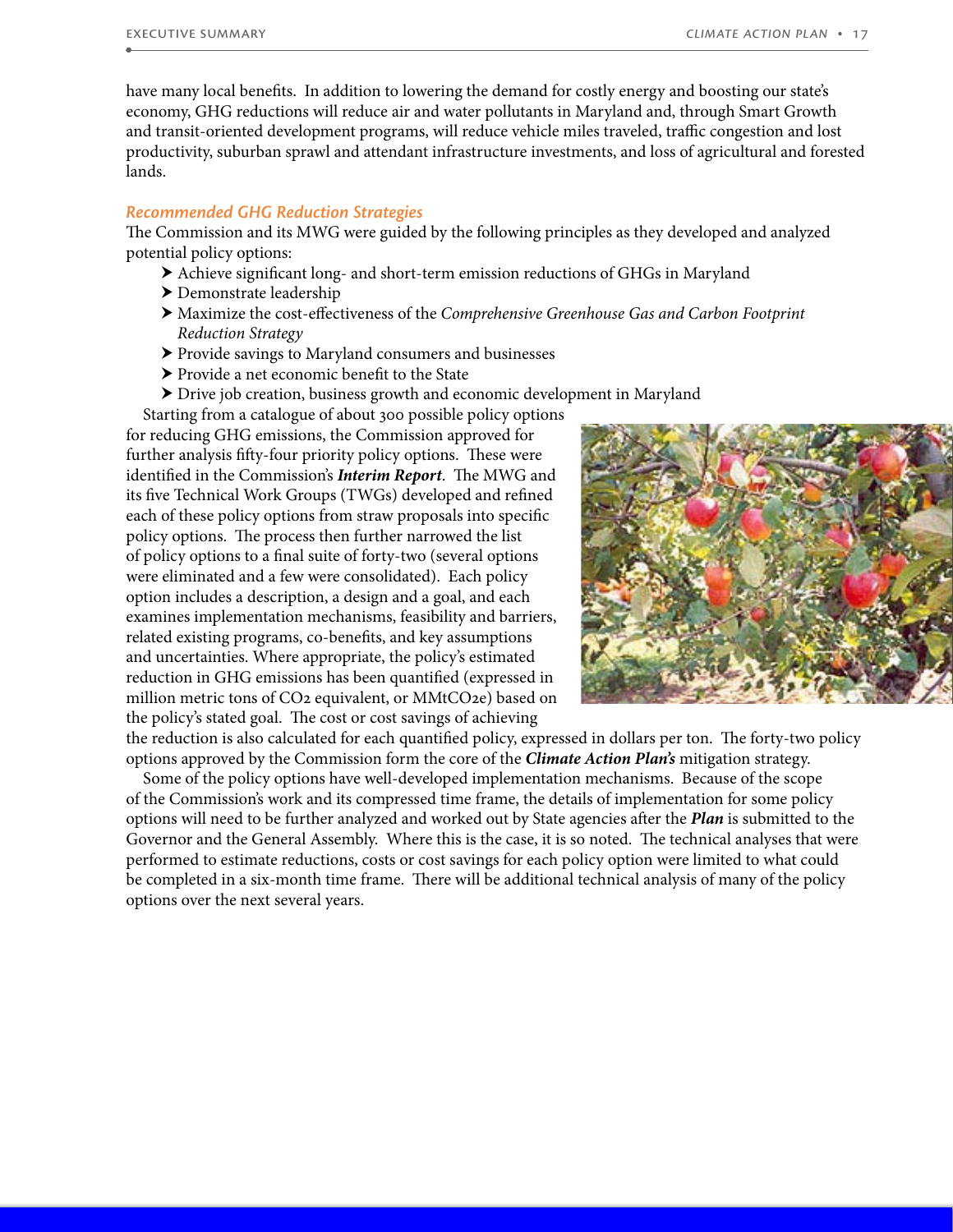As Figure ES-1, "GHG Reduction Potential from Maryland's Recent and Proposed Actions", shows, Maryland has already made significant progress in enacting programs that will dramatically reduce GHG emissions. The Maryland Clean Cars Program (CA LEV) and the Regional Greenhouse Gas Program (RGGI) (together, the blue line), and the *EmPOWER Maryland* and other 2008 legislative actions by the General Assembly aimed at reducing GHGs (the red line) get Maryland about 60 per cent of the way to the lower end of Maryland's 2020 goal (25 per cent reduction from 2006 levels). Adding in the reductions from all forty-two of the Commission's mitigation policy options (the green wedge\*), the graph shows Maryland could easily make the lower end of the 2020 goal (25 per cent) and come within the range of the higher end of the goal (50 per cent), if all the policy options were adopted and aggressively implemented.



**Figure ES-1 GHG Reduction Potential from Maryland's Recent and Proposed Actions**

\*The green wedge represents a range of potential emission reductions from the fourty-two recommended measures created due to uncertainty in calculating the benefits.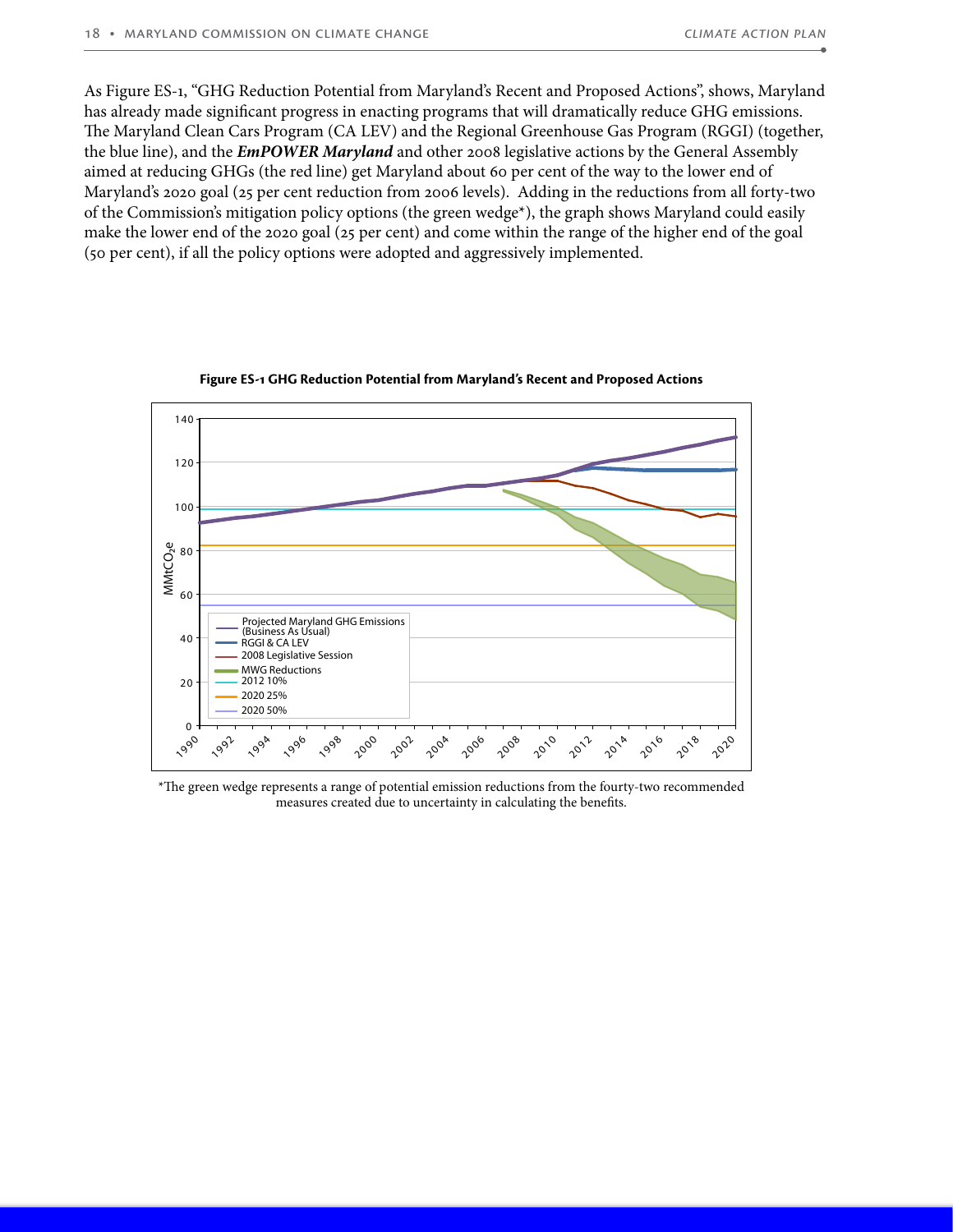Figure ES-2, "Projected Emissions by 2020", shows how close recent actions (RGGI, Clean Cars, *EmPOWER Maryland*, etc.) get Maryland to the 25 per cent goal by 2020.



Figure ES-3, "Projected Emissions by 2012", shows that reductions from the forty-two strategies are projected to achieve an approximate 15 per cent to 22 per cent reduction from 2006 levels by 2012. Early actions are expected to achieve about 40 per cent to 50 per cent of the reductions needed to meet the 2012 goal.



**Figure ES-3 Projected Emissions by 2012**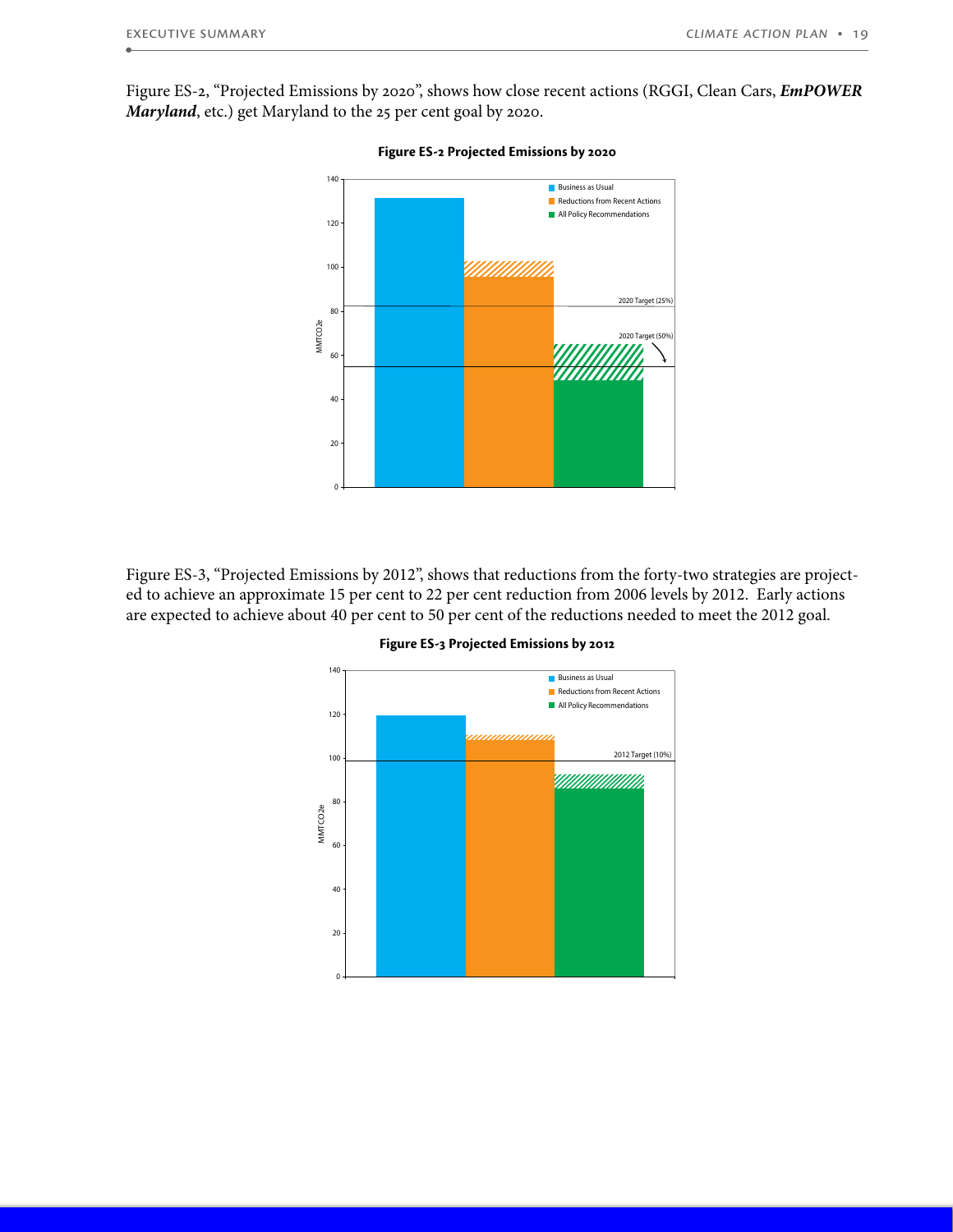Figure ES-4, "Annual Greenhouse Gas Reduction Potential of Maryland Policy Options in 2020 and 2012", shows the individual reductions from each of the Commission's quantified policy options in 2020 and 2012.

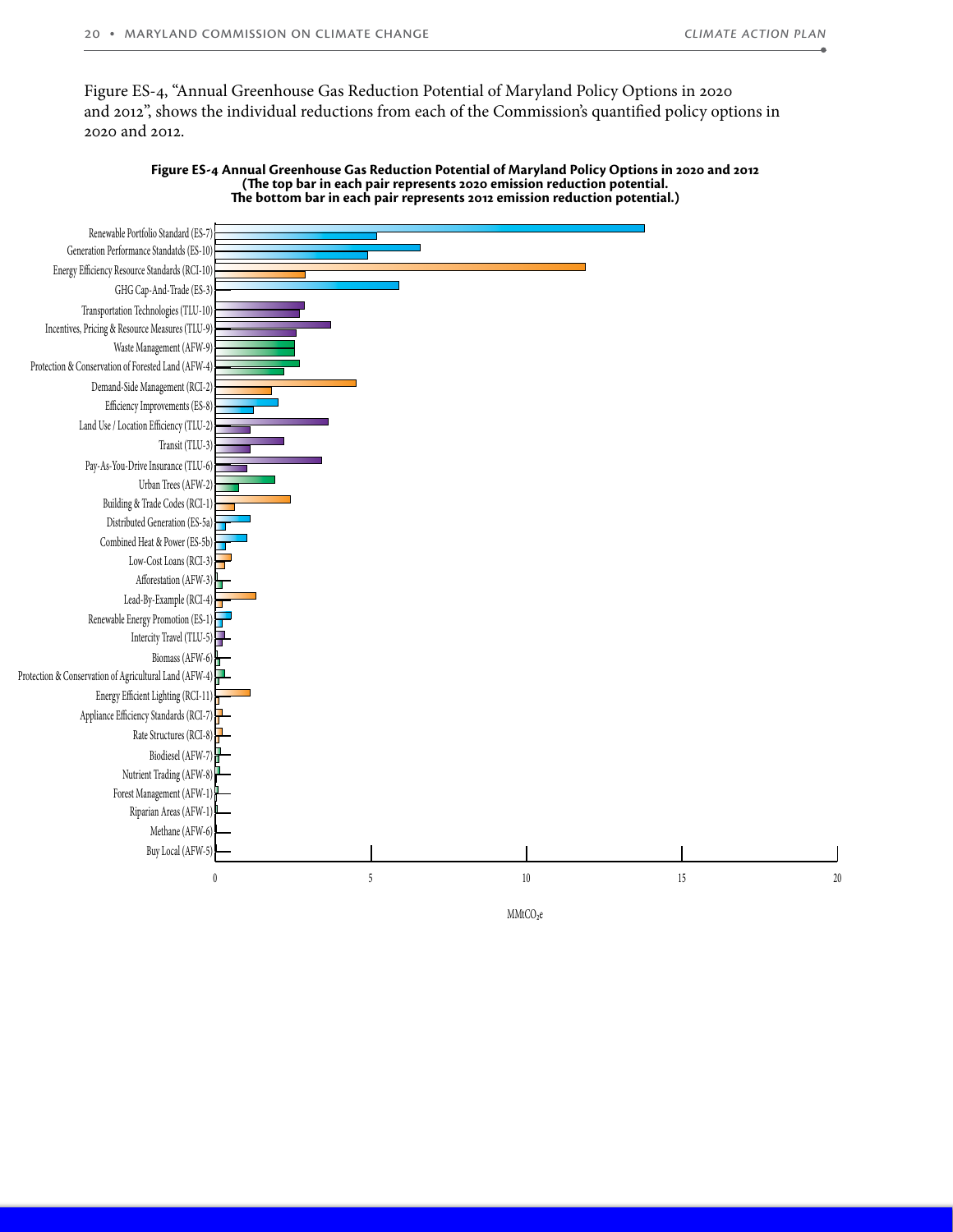Figure ES-5, "Maryland Policy Options Ranked by Cost / Savings per Ton of GHG Reduced", shows the quantified policy options ranked by their cost-effectiveness. The measures to the left have a benefit to the State economy and the measures to the right have a direct cost to Maryland. In the aggregate, the policies yield a net economic benefit to Maryland, estimated to be approximately 2 billion dollars in 2020.

| Savings          | Costs                                                     |
|------------------|-----------------------------------------------------------|
|                  | Buy Local (AFW-5)                                         |
|                  | Urban Trees (AFW-2)                                       |
|                  | Demand-Side Management (RCI-2)                            |
|                  | Appliance Efficiency Standards (RCI-7)                    |
|                  | Lead-By-Example (RCI-4)                                   |
|                  | Energy Efficiency Resource Standard (RCI-10)              |
|                  | Promotions for Energy Efficient Lighting (RCI-11)         |
|                  | Low-Cost Loans (RCI-3)                                    |
|                  | Building & Trade Codes (RCI-1)                            |
|                  | GHG Cap-And-Trade (ES-3)                                  |
|                  | Nutrient Trading (AFW-8)                                  |
|                  | Waste Management (AFW-9)                                  |
|                  | Incentives, Pricing & Resource Measures (TLU-9)           |
|                  | Methane (AFW-6)                                           |
|                  | Biodiesel (AFW-7)                                         |
|                  | Biomass (AFW-6)                                           |
|                  | Combined Heat & Power (ES-5b)                             |
|                  | Efficiency Improvements (ES-8)                            |
|                  | Renewable Portfolio Standard (ES-7)                       |
|                  | Afforestation (AFW-3)                                     |
|                  | Promotion of Renewable Energy (ES-1)                      |
|                  | Protection & Conservation of Forested Land (AFW-4b)       |
|                  | Distributed Generation (ES-5a)                            |
|                  | Generation Performance Standards (ES-10)                  |
|                  | Riparian Areas (AFW-3)                                    |
|                  | Protection & Conservation of Agricultural Land (AFW-4a)   |
|                  | Rate Structures (RCI-8)                                   |
|                  | Forest Management (AFW-1)                                 |
|                  | Transportation Technologies (TLU-10)                      |
| $-200$<br>$-100$ | 300<br>0<br>100<br>200<br>400<br>500<br>600<br>700<br>800 |
|                  | Dollars per Ton of GHG Reduced                            |

#### **Figure ES-5 Maryland Policy Options Ranked by Cost / Savings per Ton of GHG Reduced**

The charts on this and preceding pages are really illustrative in nature as quantifying emission reductions from GHG policies is a very complicated process. MDE has started to develop the resources necessary for a close review of GHG emission reduction potentials but the numbers generated by this process should be considered to be "based on the best available estimates" – they are in no way perfect.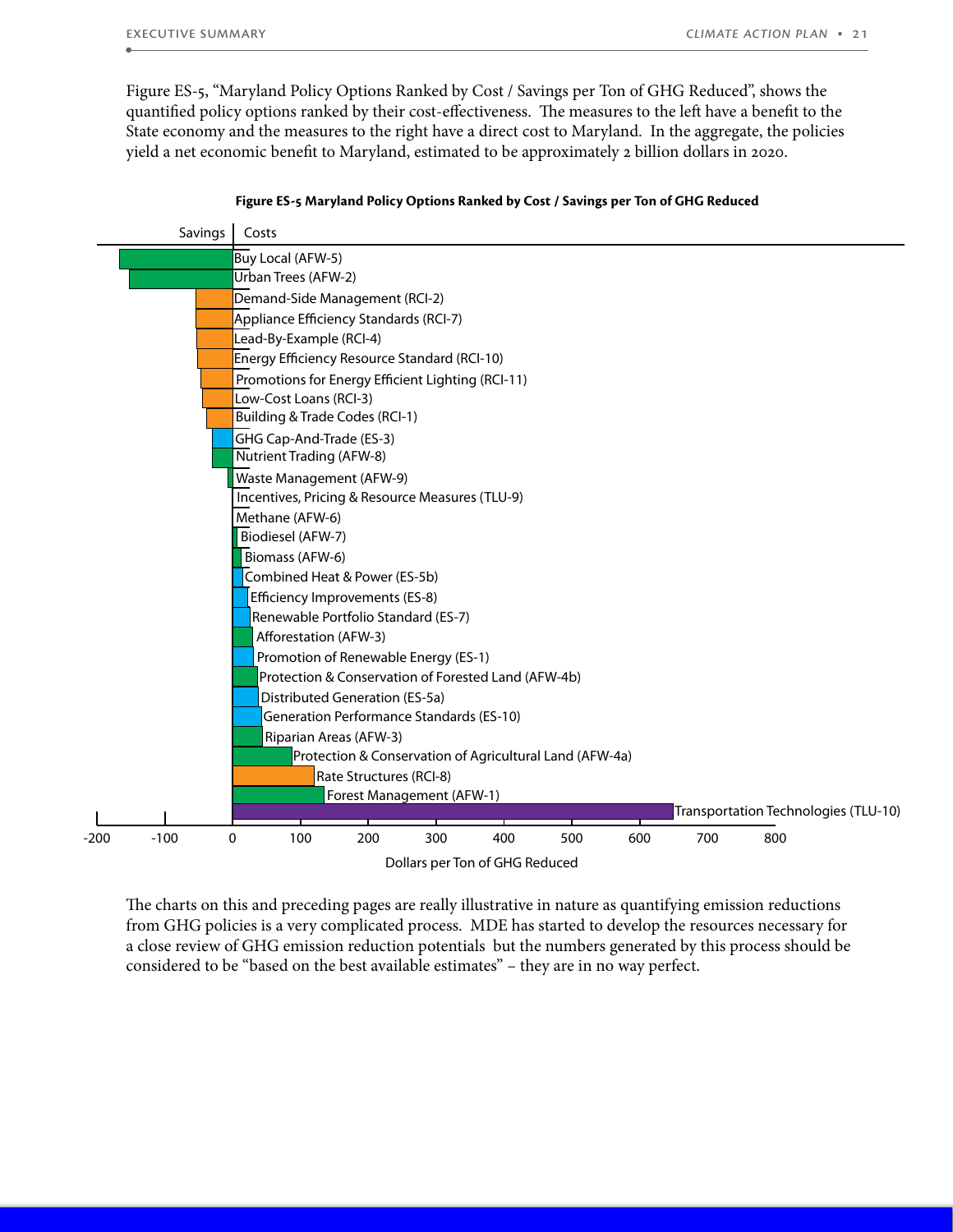#### *Commission's Policy Options Bins*

With forty-two measures to consider, the Commission decided to place the policies in "bins" based on the following criteria:

Bin 1: Higher Emission Reductions/ Easier to Implement Bin 2: Lower Emission Reductions/ Easier to Implement Bin 3: Higher Emission Reductions/ Harder to Implement

Bin 4: Lower Emission Reductions/ Harder to Implement

The actual policy options are described in detail, and the GHG reduction potential and cost-effectiveness of each, is quantified where possible, in Chapter 4 of this *Plan* and Appendix D. While too numerous to summarize here, the policies are sorted by name into the four Bin Tables below. The Commission identified a lead agency for each policy option (listed in the right-hand column), which is responsible for implementing the policy. In some cases a co-lead or assisting agency is also named.

The following abbreviations refer to the Technical Work Group (TWG) that developed the policy option: AFW – Agriculture, Forestry and Waste TWG ES – Energy Supply TWG RCI – Residential, Commercial and Industrial TWG TLU – Transportation and Land Use TWG CC – Cross Cutting Issues TWG

The Commission's forty-two recommended mitigation strategies have evolved in the course of a rigorous, comprehensive, ten-month long stakeholder process which drew upon the expertise and commitment of MWG and TWG participants representing broad and diverse interests. While the work of these dedicated individuals is complete, the actual work of implementing the *Climate Action Plan* and getting Maryland on a sustainable trajectory to the 2020 and 2050 reduction goals just begins now, building on early initiatives such as RGGI, the Clean Cars and *EmPOWER Maryland* programs, and Maryland's Renewable Portfolio Standard.

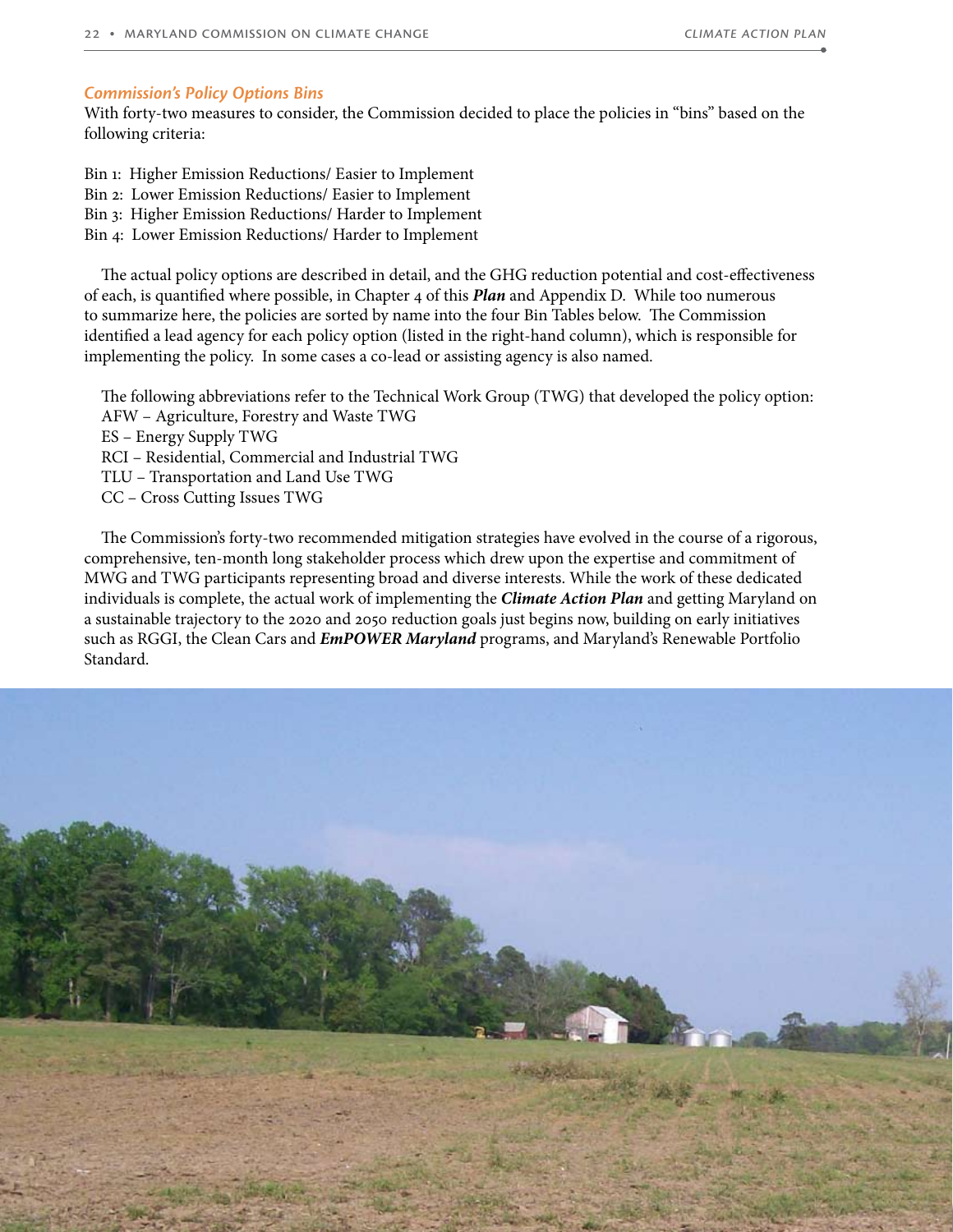| <b>Policy Number</b> | <b>Policy Name</b>                                                    | Lead Agency     |
|----------------------|-----------------------------------------------------------------------|-----------------|
| $ES-3$               | GHG Cap-and-Trade                                                     | <b>MDE</b>      |
| <b>TLU-10</b>        | <b>Transportation Technologies</b>                                    | MDOT (MDE)      |
| $RCI-10$             | Energy Efficiency Resource Standard                                   | <b>MEA</b>      |
| $CC-4$               | State & Local Government Lead by Example                              | MDE (MEA, MDOT) |
| $RCI-4$              | Improved Design, Construction, Appliances &<br>Lighting in Government | MDE (MEA, MDOT) |
| AFW-9                | Waste Management / Advanced Recycling                                 | <b>MDE</b>      |
| $ES-7$               | Renewable Portfolio Standard                                          | PSC (MEA)       |
| $RCI-2$              | Demand Side Management & Energy Efficiency                            | MEA (PSC)       |
| $RCI-1$              | Improved Building & Trade Codes                                       | DHCD (MEA)      |

# Bin 1: Higher Emission Reduction / Easier Implementation

Bin 2: Lower Emission Reduction / Easier Implementation

| <b>Policy Number</b> | <b>Policy Name</b>                                                                  | Lead Agency     |
|----------------------|-------------------------------------------------------------------------------------|-----------------|
| $CC-1$               | GHG Emission Inventories & Forecasting                                              | <b>MDE</b>      |
| $CC-2$               | GHG Reporting & Registries                                                          | <b>MDE</b>      |
| $CC-3$               | <b>Statewide GHG Reduction Goals</b>                                                | <b>MDE</b>      |
| $CC-5$               | Public Education & Outreach                                                         | MDE (MSDE, MEA) |
| $CC-8$               | Participate in Regional, Multi-State & National<br>Efforts                          | <b>MDE</b>      |
| $CC-7$               | Review Institutional Capacity                                                       | Commission      |
| $CC-10$              | After Peak Oil                                                                      | MEA (MDE)       |
| $CC-11$              | Public Health Risks                                                                 | DHMH (MDE)      |
| $RCI-11$             | Promotion & Incentives for Energy Efficient<br>Lighting                             | <b>MEA</b>      |
| $ES-5$               | Clean Distributed Generation                                                        | MEA (PSC)       |
| $RCI-3$              | Low-Cost Loans for Energy Efficiency                                                | <b>MEA</b>      |
| $ES-1$               | Promotion of Renewable Energy                                                       | MEA (PSC)       |
| $ES-6$               | <b>Integrated Resource Planning</b>                                                 | PSC (MEA)       |
| $RCI-7$              | More Stringent Appliance / Equipment & Effi-<br>ciency Standards                    | <b>MEA</b>      |
| $CC-9$               | Promote Economic Development Opportunities                                          | DBED (MEA)      |
| $ES-2$               | Technology Focused Initiatives for Electricity<br>Supply                            | <b>MEA</b>      |
| $AFW-2$              | Managing Urban Trees & Forests                                                      | <b>DNR</b>      |
| AFW-3                | Afforestation, Reforestation, & Restoration of<br>Forests & Wetlands                | DNR (MDA)       |
| $AFW-4$              | Protection & Conservation of Agricultural Land,<br>Coastal Wetlands & Forested Land | <b>MDA</b>      |
| $AFW-1$              | Forest Management for Enhanced Carbon Seques-<br>tration                            | <b>DNR</b>      |
| AFW-5                | <b>Buy Local Programs</b>                                                           | MDA (DNR)       |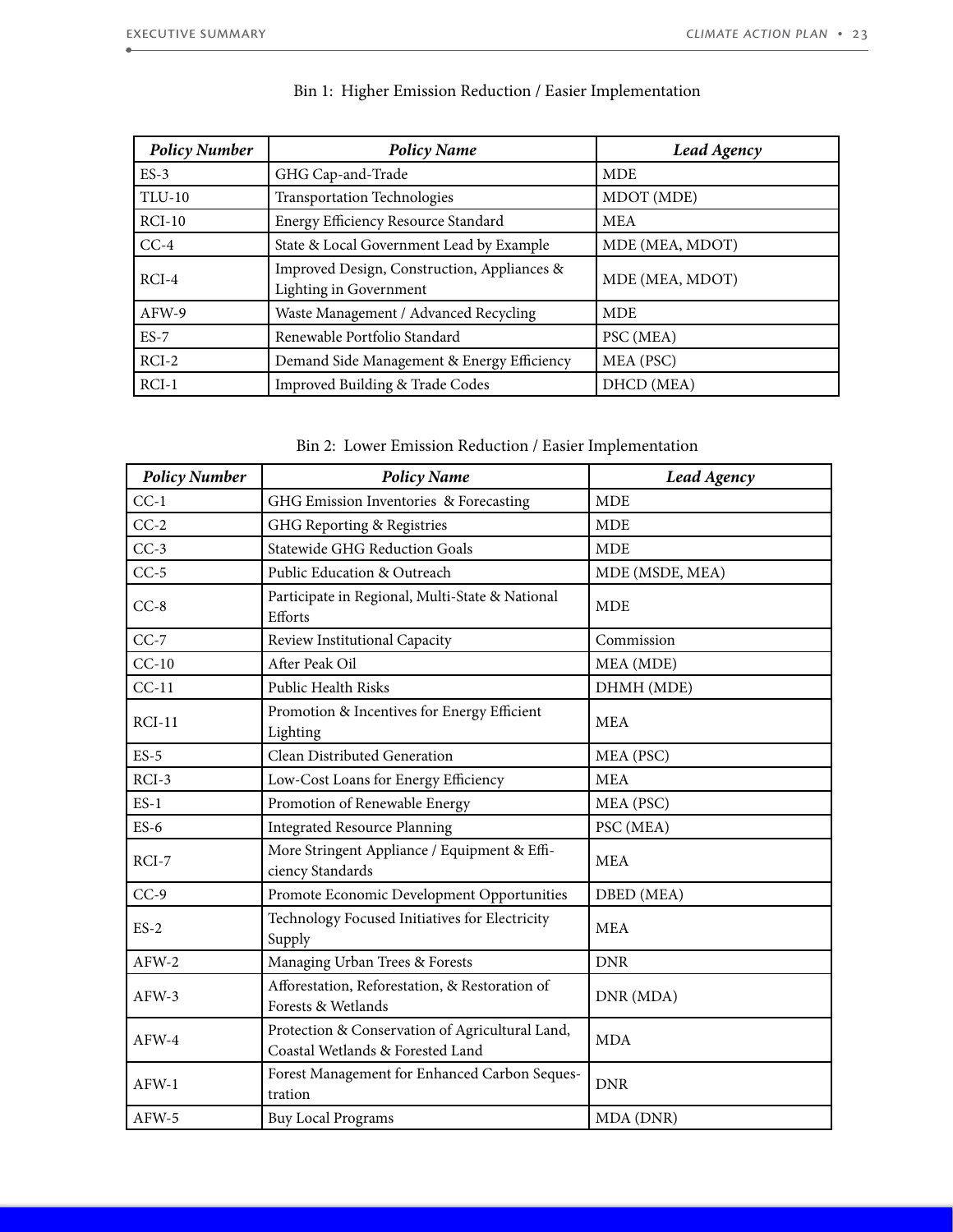| <b>Policy Number</b> | <b>Policy Name</b>                                  | Lead Agency     |
|----------------------|-----------------------------------------------------|-----------------|
| $ES-8$               | Energy Improvements & Repowering Existing<br>Plants | MEA (PSC)       |
| $ES-10$              | <b>Generation Performance Standards</b>             | MDE (PSC, MEA)  |
| TLU-2                | Land Use & Location Efficiency                      | MDOT (MDP, MDE) |
| TLU-3                | Transit                                             | MDOT (MDP, MDE) |
| TLU-5                | <b>Intercity Travel</b>                             | MDOT (MDP, MDE) |
| TLU-6                | Pay-As-You-Drive Insurance                          | MDOT (MDP, MDE) |
| TLU-8                | Bike & Pedestrian Infrastructure                    | MDOT (MDP, MDE) |
| TLU-9                | Incentives, Pricing & Resource Measures             | MDOT (MDP, MDE) |
| <b>TLU-11</b>        | Evaluate GHGs from Major Projects                   | MDOT (MDP, MDE) |

# Bin 3: Higher Emission Reduction / Harder Implementation

# Bin 4: Lower Emission Reduction / Harder Implementation

| <b>Policy Number</b> | <b>Policy Name</b>                                           | Lead Agency |
|----------------------|--------------------------------------------------------------|-------------|
| $AFW-6$              | Expanded Use of Forese & Feedstocks for Energy<br>Production | DNR (MDA)   |
| AFW-7b               | In-State Liquid Biodiesel Production                         | MEA (MDA)   |
| $AFW-8$              | Nutrient Trading with Carbon Benefits                        | MDE (MDA)   |

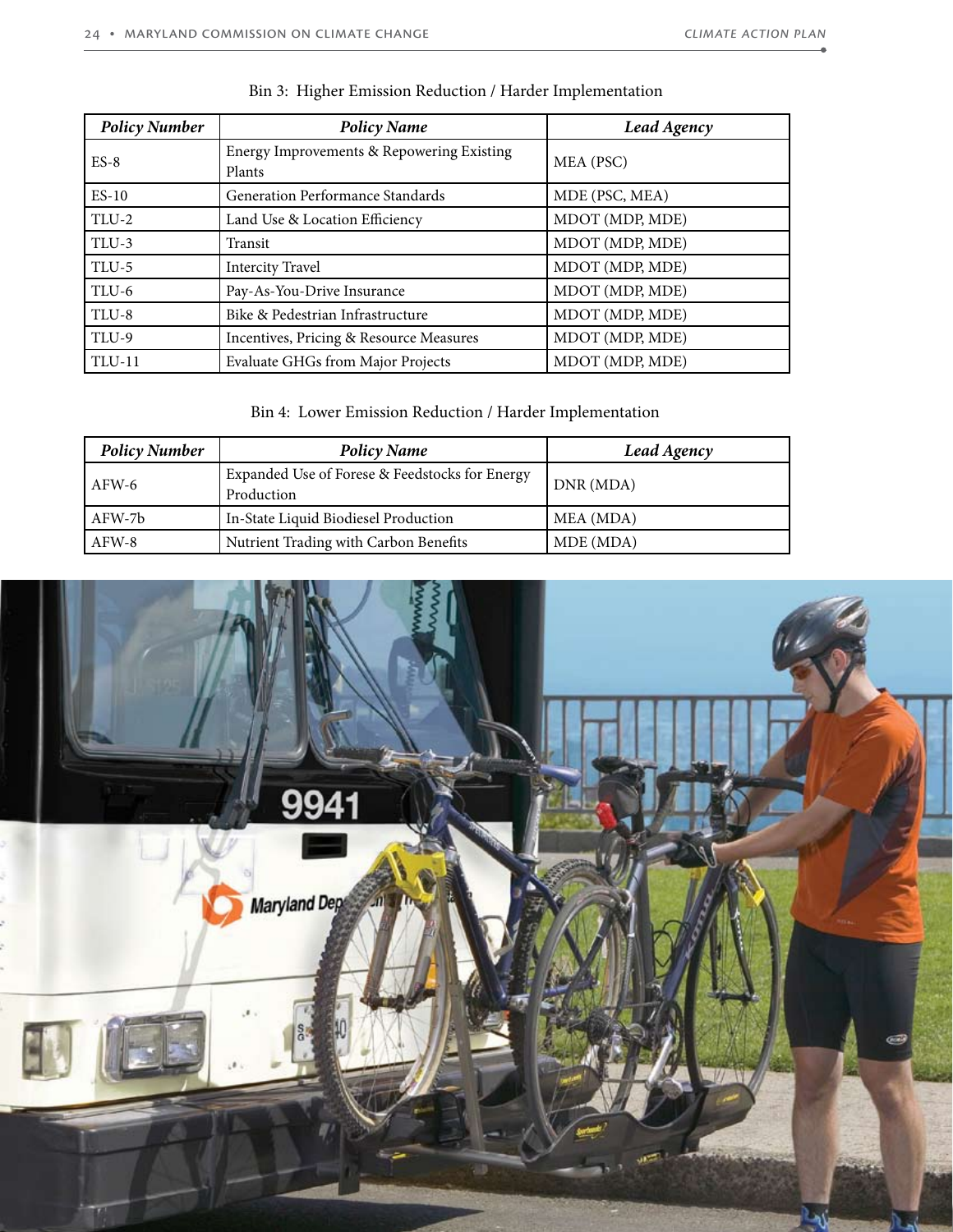## **Chapter 5: Comprehensive Strategy for Reducing Maryland's Vulnerability to Climate Change: Phase 1 Sea Level Rise & Coastal Storms**

#### *Introduction - We must take action now to plan for the impacts of climate change*

The Commission's Adaptation and Response Working Group (ARWG) was charged with developing a *Comprehensive Strategy for Reducing Maryland's Vulnerability to Climate Change*. The Executive Order calls for the *Strategy* to outline specific policy recommendations for reducing the vulnerability of the State's natural and cultural resources and communities to the impacts of climate change, with an initial focus on sea level rise and coastal hazards.

With over 3,000 miles of coastline, Maryland is poised in a very precarious position when it comes to the impacts of climate change. Maryland's coast is particularly vulnerable to both episodic storm events, such as hurricanes and Nor'easters, as well as chronic problems associated with shore erosion, coastal flooding, storm surge, and inundation. Problems such as these are both driven by and exacerbated by climate change and sea level rise.

Rising sea levels over the last 20,000 years have formed the Chesapeake Bay that we know today. While

the rapid rate of sea level rise that occurred over the past 5,000 years has slowed, historic tide-gauge records show that levels are still rising and have increased approximately one-foot within Maryland's coastal waters in the past 100 years. Such a rate of rise is nearly twice that of the global average, over the same time period. In support of this *Climate Action Plan*, the STWG assessed the 2007 global sea level rise projections of the Intergovernmental Panel on Climate Change (IPCC), along with regional land subsidence variables, and provided a conservative estimate that by the end of this century, Maryland may experience a relative sea level rise of 2.7 feet, under a lower-emission scenario, and as much as 3.4 feet under the higher-emission scenario,

Due to its geography and geology, the Chesapeake Bay region is ranked the third most vulnerable to sea level rise, behind Louisiana and Southern Florida. In fact, sea level rise impacts are already being detected all along Maryland's coast, as 13 charted Chesapeake Bay islands and large expanses of tidal wetlands have already disappeared. Two to three feet of additional sea level rise will result in a dramatic intensification of coastal flood events; increase shore erosion; cause the intrusion of saltwater into freshwater aquifers; and submerge thousands



Sea-level rise vulnerability in the coastal areas of Maryland, calculated using LIDAR elevation data. Note: LIDAR elevation data were not available for Baltimore City, Harford County, and Prince George's County. Therefore, vulnerability data do not exist for those areas and cannot be shown on this map.

of acres of tidal wetlands, low-lying lands and the Chesapeake's last inhabited island community, Smith Island.

Sea level rise poses a significant threat to resources and infrastructure in Maryland's coastal zone. As growth and development continues, especially within low-lying Eastern Shore communities, these impacts are likely to escalate. In the short-term, coastal areas already under natural and human-induced stress are most vulnerable. Of these, barrier and bay islands, and Lower Eastern Shore of the Chesapeake Bay are in critical need of protection. However, much larger portions of Maryland's coast will become threatened over time.

Adaptation and response planning is crucial to Maryland's ability to sustainably manage its coastal zone. A "do nothing" approach will lead to unwise decisions and increased risk over time. Planners and legislators must realize that the implementation of measures to mitigate climate change and sea level rise impacts associated with erosion, flooding, and the inundation of low-lying lands is imperative to sustainable management, as well as protection of Maryland's coastal resources and communities.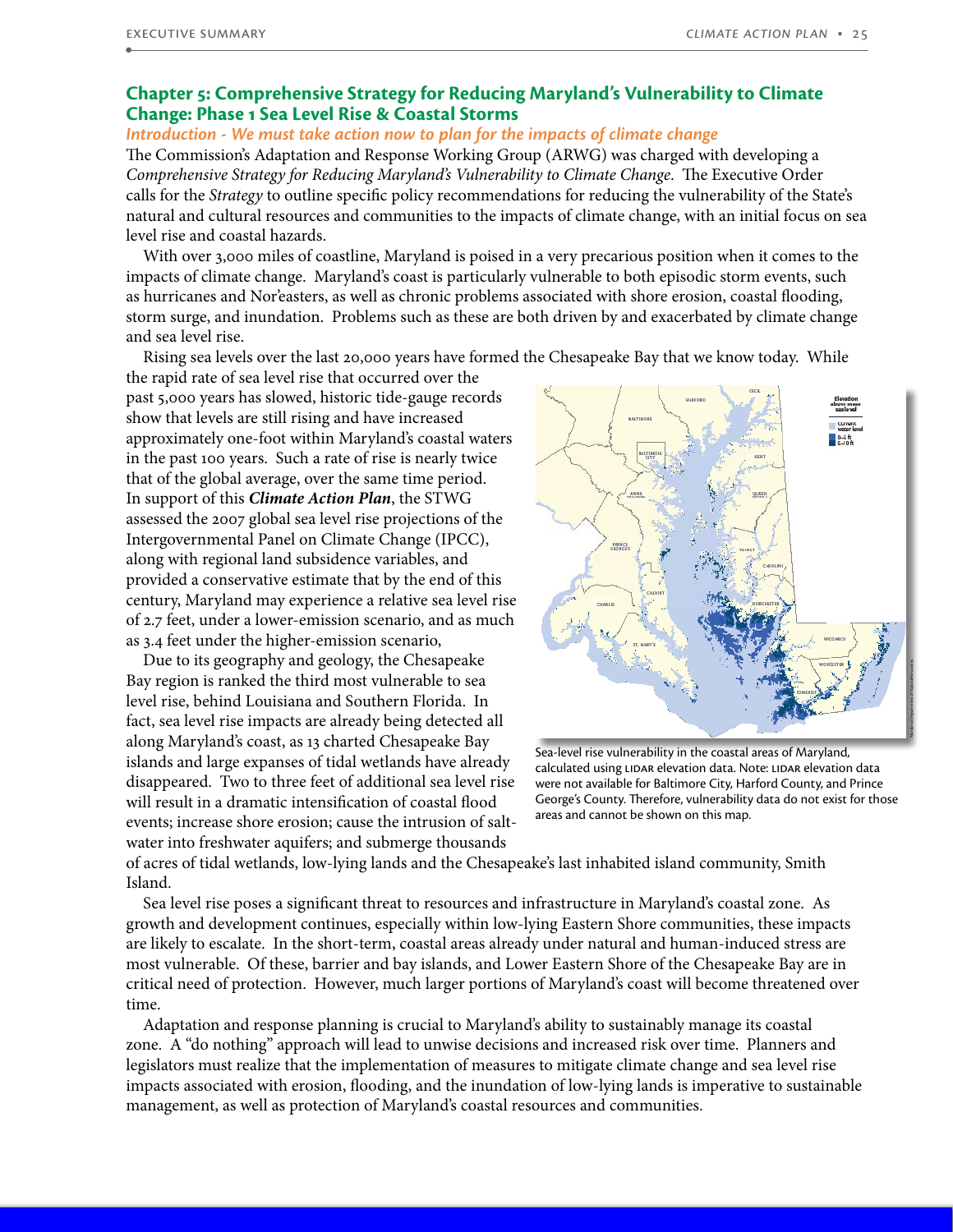This *Strategy* lays out the specific priority policy recommendations developed by the ARWG and approved by the Commission to address short- and long-term adaptation and response measures, planning and policy integration, education and outreach, performance measurement, and where necessary, the *Strategy* identifies new legislation and/or modifications to existing laws. Full versions of the priority policy recommendations, which include a detailed discussion of implementation mechanisms, related policies and programs in place, qualitative benefits and cost assessments and feasibility issues, are contained in Appendix E.

## *Vision/Statement of Intent - Protect Maryland's Future Economic Well-Being, Environmental Heritage, and Public Safety*

Climate change, sea level rise and associated coastal storms, are putting Maryland's people, property, natural resources, and public investments at risk. To protect Maryland's future economic well-being, environmental heritage and public safety and to guide the fundamental intent of the *Comprehensive Strategy for Reducing Maryland's Vulnerability to Climate Change*, the Commission recommends that the Governor and the Maryland General Assembly take legislative and policy actions to:

- $\triangleright$  Promote programs and policies aimed at the avoidance and/or reduction of impact to the existingbuilt environment, as well as to future growth and development in vulnerable coastal areas;
- $\triangleright$  Shift to sustainable economies and investments; and, avoid assumption of the financial risk of development and redevelopment in highly hazardous coastal areas;
- $\triangleright$  Enhance preparedness and planning efforts to protect human health, safety and welfare;
- $\triangleright$  Protect and restore Maryland's natural shoreline and its resources, including its tidal wetlands and marshes, vegetated buffers, and Bay Islands, that inherently shield Maryland's shoreline and interior.

## *Reduction of Impact to Existing and Future Growth and Development -Take action now to protect human habitat and infrastructure from future risks*

Leadership by Maryland's State and local governments is imperative to reduce Maryland's vulnerability to climate change, sea level rise, and coastal storms. Maryland's State agencies and its local governments must take action now to protect human habitat and infrastructure from future risks. The State can accomplish this by taking steps to effectively reduce the impact to existing-built environments by requiring that public and private structures be elevated and designed to reduce damage; and to avoid future impact, by directing new growth and development away from areas vulnerable coastal areas.

## **Priority Policy Recommendations**

- $\blacktriangleright$  Integrated Planning: Require the integration of coastal erosion, coastal storm and sea level rise adaptation and response planning strategies into existing state and local policies and programs.
- h Adaptation of Vulnerable Coastal Infrastructure: Develop and implement State and local adaptation policies (i.e., protect, retreat, abandon) for vulnerable public and private sector infrastructure.
- h Building Code Revisions and Infrastructure Design Standards: Strengthen building codes and construction techniques for new infrastructure and buildings in vulnerable coastal areas.
- $\triangleright$  Financial and Economic Well-Being Minimize risks and shift to sustainable economies and investments

Maryland's people, property, natural resources, and public investments are all vulnerable to climate change and sea level rise; and, at some point, the inevitability of climate change will require critical actions to protect them rather than purposeful foresight and preparedness planning. Two to three feet of sea level rise would inundate thousands of properties in of low-lying areas, and expose millions of dollars worth of public infrastructure to the threat of submergence and/or storm surge. Billions of dollars more of public and private investments are at risk. Over time, federal, State, and local government will not be able to afford to assist all in need - the costs will be just too high. Maryland should begin a sweeping shift to develop sustainable economies and investments and at the same time, must work hard to avoid the assumption of the financial risk of development and redevelopment in highly hazardous coastal areas.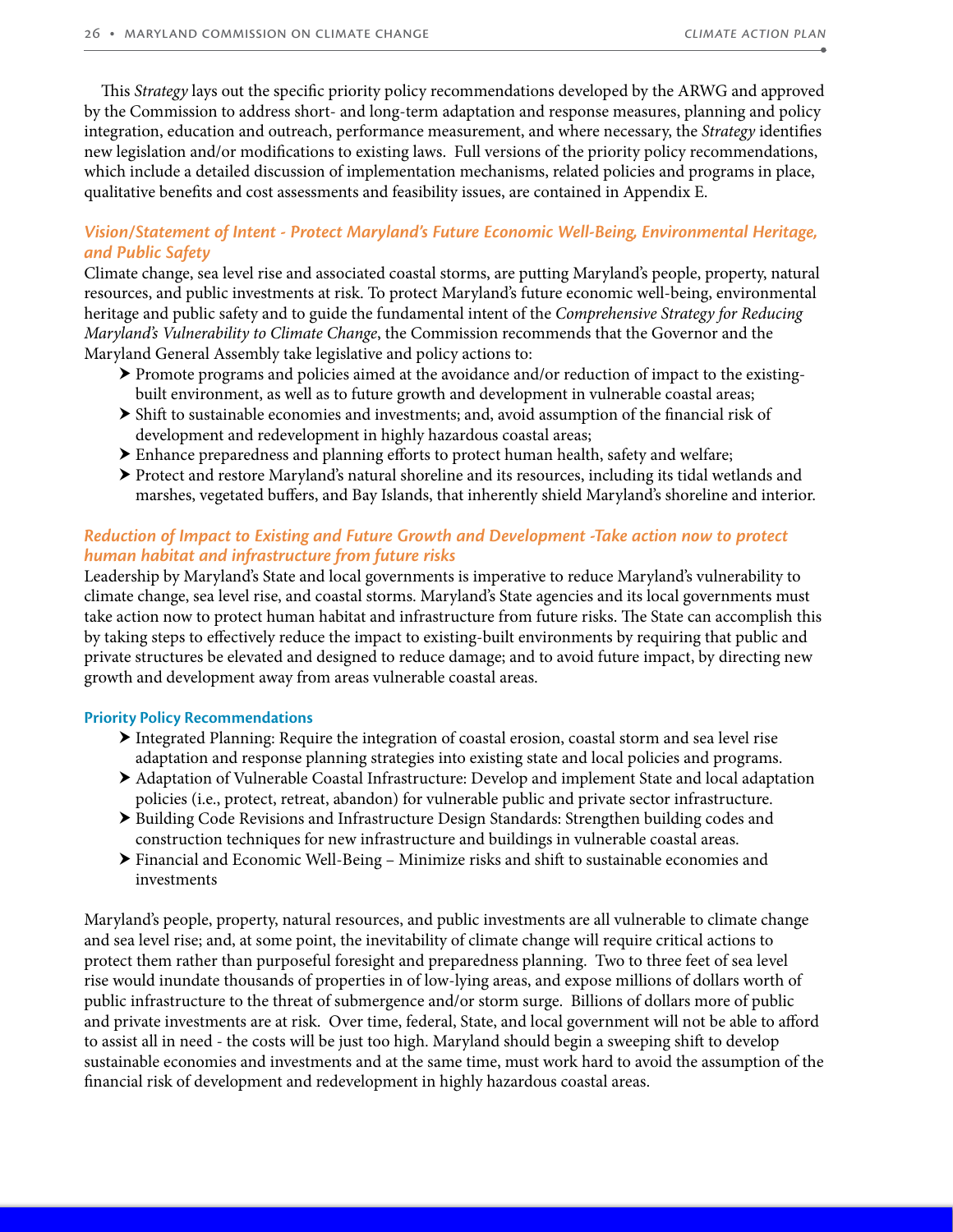#### **Priority Policy Recommendations**

- ▶ Resource-Based Industry Economic Initiative: Develop and implement long-range plans to minimize the economic impacts of sea level rise to natural resource-based industries.
- h Climate Change Insurance Advisory Committee: Establish an independent Blue Ribbon Advisory Committee to advise the State of the risks that climate change poses to the availability and affordability of insurance.
- h Disclosure: Develop a Maryland Sea Level Rise Disclosure and Advisory Statement to inform prospective coastal property purchasers of the potential impacts that climate change and sea level rise may pose to a particular piece of property.
- h Green Economic Development Initiative: Recruit, foster, and promote market opportunities related to climate change adaptation and response.

## *Protection of Human Health, Safety and Welfare - Guarantee the safety and well-being of Maryland's citizens in times of foreseen and unforeseen risk*

Sea level rise will impact both the coastline and some interior portions of Maryland and will change the way health-related infrastructure and programs are maintained and managed in the future. The general population may take for granted that clean and adequate water supplies are available, waste water is cared for and properly disposed of, and that our population is generally safe from the impact of coastal flood events and vector-borne illnesses. However, with a projected growing population in Maryland, mostly in coastal areas, protecting human health and safety will become an increasing large responsibility for the State and local governments. With that responsibility, new tools and adequate resources will be needed in order to protect Maryland's communities – both large and small.

#### **Priority Policy Recommendations**

- $\blacktriangleright$  Inter-Agency Coordination: Strengthen coordination and management across Agencies responsible for human health and safety.
- h Health Impact Assessments: Conduct Health Impact Assessments to evaluate the public health consequences of climate change and sea level rise-related projects and/or policies.
- h Vector-borne Surveillance and Control: Develop a coordinated plan to assure adequacy of Vectorborne Surveillance and Control Programs.
- h Natural Resource Protection Retain and expand forests, wetlands and beaches to protect us from coastal flooding

Maryland's natural resource lands provide critical wildlife habitats, have regional significance for migratory birds, sequester large amounts of carbon, provide sediment and nutrient water quality benefits, and generate economic benefits through farming, forestry, fishing, and passive recreation. Natural resources, particularly coastal wetlands and barrier and bay islands, also play a vital role in protecting Maryland's shoreline and interior by absorbing the damaging impact of coastal floods, heavy winds, and strong waves. Identifying undeveloped lands and ecologically and economically important lands will be critical for targeted conservation and coordinated restoration in response to sea level rise and its associated effects. Preserving undeveloped, vulnerable lands also offers a significant opportunity to avoid placing people and property at risk to sea level rise and associated hazards including storm surge, coastal flooding, and erosion in the future.

#### **Priority Policy Recommendations**

- h Natural Resource Protection Areas: Identify high priority protection areas and strategically and costeffectively direct protection and restoration actions.
- $\triangleright$  Forest and Wetland Protection: Develop and implement a package of appropriate regulations, financial incentives, educational, outreach, and enforcement approaches to retain and expand forests and wetlands in areas suitable for long-term survival.
- h Shoreline and Buffer Area Management: Promote and support sustainable shoreline and buffer area management practices.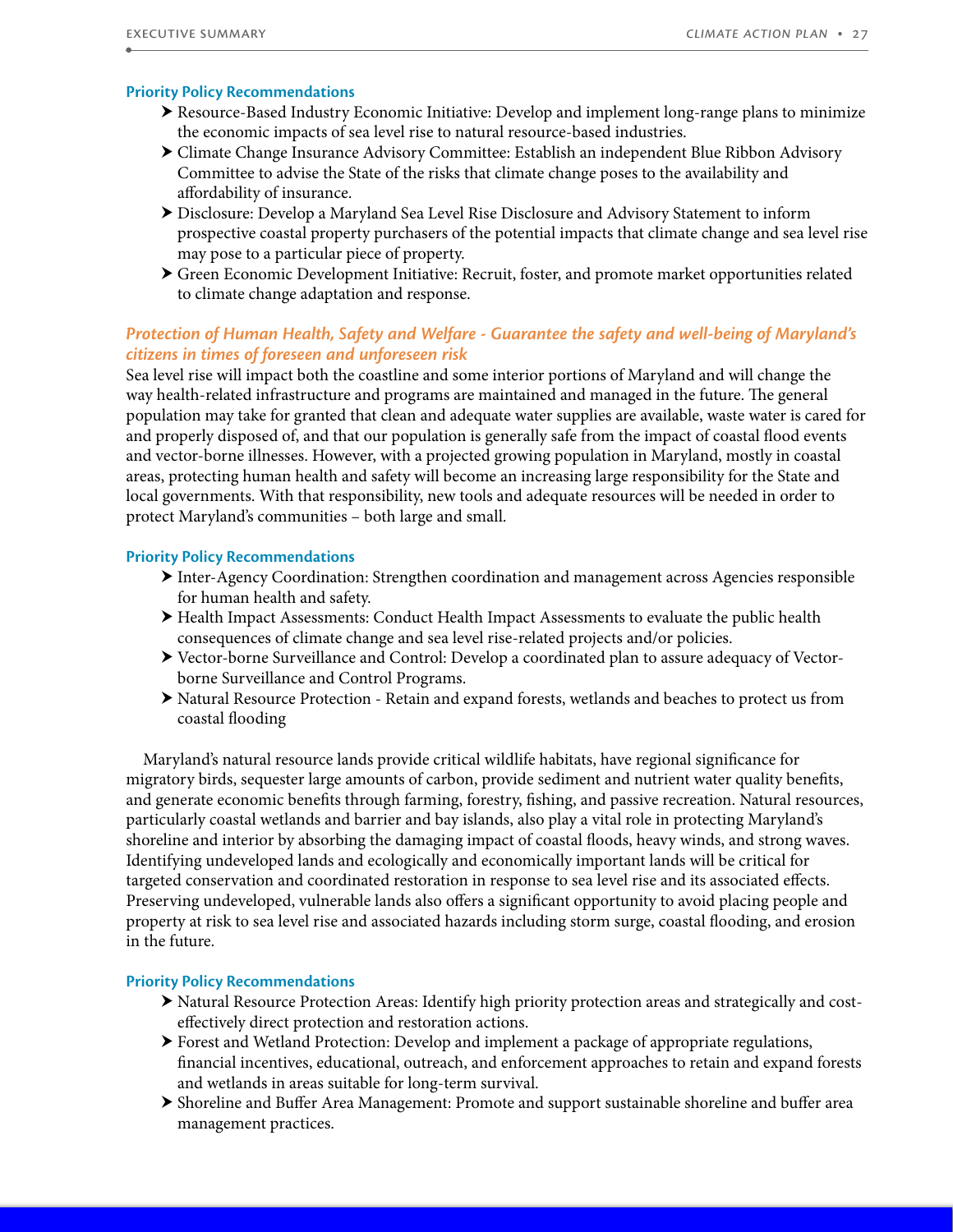## *Adaptation and Response Toolbox – Give State and local governments the right tools to anticipate and plan for sea level rise and climate change*

To adequately plan and respond to sea level rise, it is imperative that both state and local governments have access to the right tools at the right time. Over the last ten years, the State of Maryland has made significant progress acquiring new technology and data, including the statewide high resolution topographic data and has utilized this data to undertake state-of-the-art sea level rise mapping and research. The State has also proactively been working with select state agencies and coastal counties to provide the necessary funding and technical assistance to build capacity to integrate data and mapping efforts into decision-making processes. Maryland is well on its way to providing the tools, technical resources, and educational programs, however, a continued commitment on the part of both State and local governments is still essential.

#### **Priority Policy Recommendations**

- h Integrated Observation Systems: Strengthen federal, State, local, and regional observation systems to improve the detection of biological, physical, and chemical responses to climate change and sea level rise.
- $\triangleright$  GIS Mapping, Modeling and Monitoring: Update and maintain statewide sea level rise mapping, modeling, and monitoring products.
- h Public Awareness, Outreach, Training and Capacity Building: Utilize new and existing educational, outreach, training and capacity building programs to disseminate information and resources related to climate change and sea level rise.

## *Future Steps and Directions – State and local governments must commit resources and time to assure progress*

Planning for climate change and sea level rise is extremely complex - there are many potential impacts and there is no single remedy. While climate change and sea level rise are both gradual processes occurring slowly over time, the impacts of both are already being detected. Maryland's State and local governments must take specific action now to plan for the inevitable impacts. The recommendations laid out in this *Strategy* are intended to guide adaptation activities over the next five years and along the way, Maryland's state and local governments must measure and track progress, keeping in mind that many of the implementation strategies must be adaptable to change. Progress will take time, fiscal resources, flexibility, and continual commitment.

## **Priority Policy Recommendations**

- h Local Government Planning Guidance: Develop state-wide sea level rise planning guidance to advise adaptation and response planning at the local level.
- h Adaptation-Stat: Develop and implement a system of performance measures to track Maryland's success at reducing its vulnerability to climate change and sea level rise.
- h Future Adaptation Strategy Development: Pursue the development of adaptation strategies to reduce climate change vulnerability among affected sectors, including agriculture, forestry, water resources, aquatic and terrestrial ecosystems, and human health.

The Commission should continue to evaluate adaptation strategies in addition to sea level rise and coastal vulnerability over the next year and beyond. The sector-based impact and issue assessments provided by the STWG (Chapter 2 of the *Plan*) will serve as a useful basis for evaluation of adaptation strategies appropriate for Maryland in the areas of human health; water resources; forest management; and the restoration of the Chesapeake and Maryland Coastal Bays. Phase II of the *Comprehensive Strategy to Reduce Maryland's Vulnerability to Climate Change* should be initiated within one-year. Sector-based working groups, comprised of a broad array of stakeholders and issue experts, will be necessary to fulfill this task.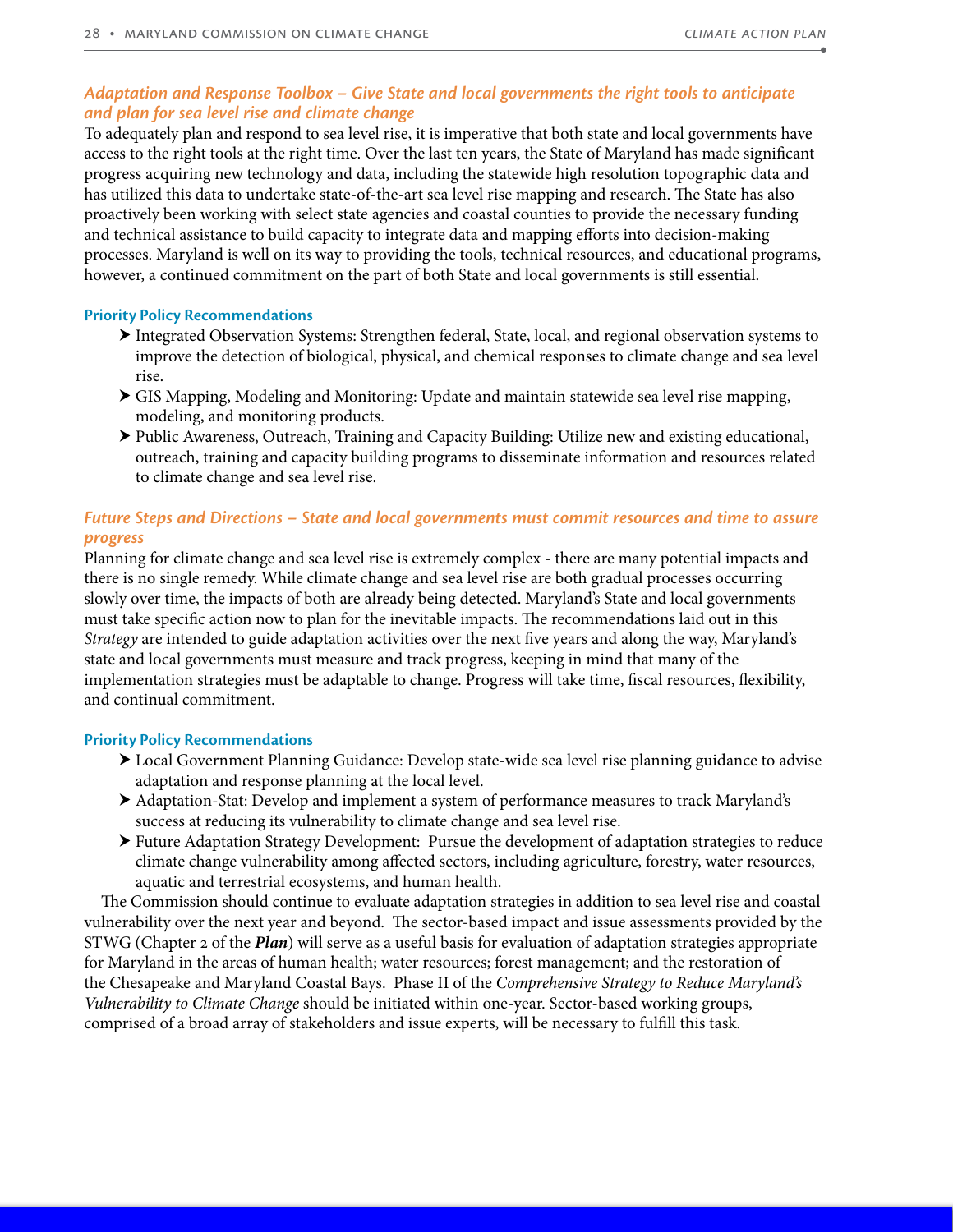## **Chapter 6: Building a Federal-State Partnership**

Spurred by the growing momentum of state leadership in climate protection, the U.S. Congress is now seriously engaged in shaping a federal climate policy centered around an economy-wide GHG cap-and-trade program. The Administration and Congress should actively engage the states and regional consortiums such as RGGI in building a federal-state partnership in climate regulation. States should have an active role in establishing national science-based mandatory GHG reduction goals, and in deciding how emission allowances will be allocated in a national cap-and-trade program, how auction revenues will be distributed and can be used by the states, and how an offset credit program will work.

For sectors not amenable to a national cap-and-trade, the federal government should limit its sphere of regulation to the things it is uniquely positioned to do: adopt national technical and performance standards for certain sectors; fund research and development for technological advancement and improved energy efficiency; and amend the Clean Air Act and Surface Transportation Authorization Act and provide funding to enable states to use the Transportation Conformity Process to reduce GHG emissions in the transportation sector.

States should retain the autonomy to implement mitigation programs in areas within their traditional purview, such as land use, building codes, transportation, roads, water, sewer and other infrastructure, school curricula, and police powers. Other non-traditional programs better suited to state implementation include renewable portfolio standards tailored to capitalize on the state's natural resources and economy, utilities' demand-side management programs, integrated resource planning by state public service commissions, and removing siting and regulatory obstacles to clean distributed generation. Recognizing this is the fastest and most cost-effective path to energy efficiency and GHG reductions, Congress should *expressly* not preempt state programs and regulations that are at least as stringent as the federal standards, and should provide priority funding and other incentives for "first mover" states that adopt goals and mandatory climate action plans by a specified date and demonstrate adequate progress toward meeting the goals.

In the 110th Congress, Members have introduced numerous bills that would directly or indirectly address climate change. However, only a few of these bills address the issue of adaptation to climate change. Currently, there are no stand-alone adaptation bills; adaptation provisions are contained in broader legislation on climate action or research. Because of earlier GHG emissions, some level of warming will occur regardless of mitigation activity. The nation should strategically focus on preparing communities and natural systems to adapt to the effects of a changing climate. Maryland must prepare now to adapt and respond to existing and future impacts with the support of the next Administration and Congress.

Fundamental to the requirements for effective adaptation is the ability to monitor, assess, and forecast climate changes. This should be provided through enhanced federal programs for integrated observing systems and climate services in partnership with the states. Furthermore, Maryland should develop and implement a strategy, in partnership with the federal laboratories and programs based in the State, to become a national and international center of excellence for climate change science and technology.

*Each of the fifty states faces its own unique set of global warming challenges and is in the best position to assess the risks and implement solutions. The Administration and Congress should recognize the primacy of states as "first responders" in protecting the health, safety and welfare of their citizens, economies, natural resources, and built environments, and to leave them the autonomy to continue their leadership and be the "laboratories for innovation" in climate protection.*